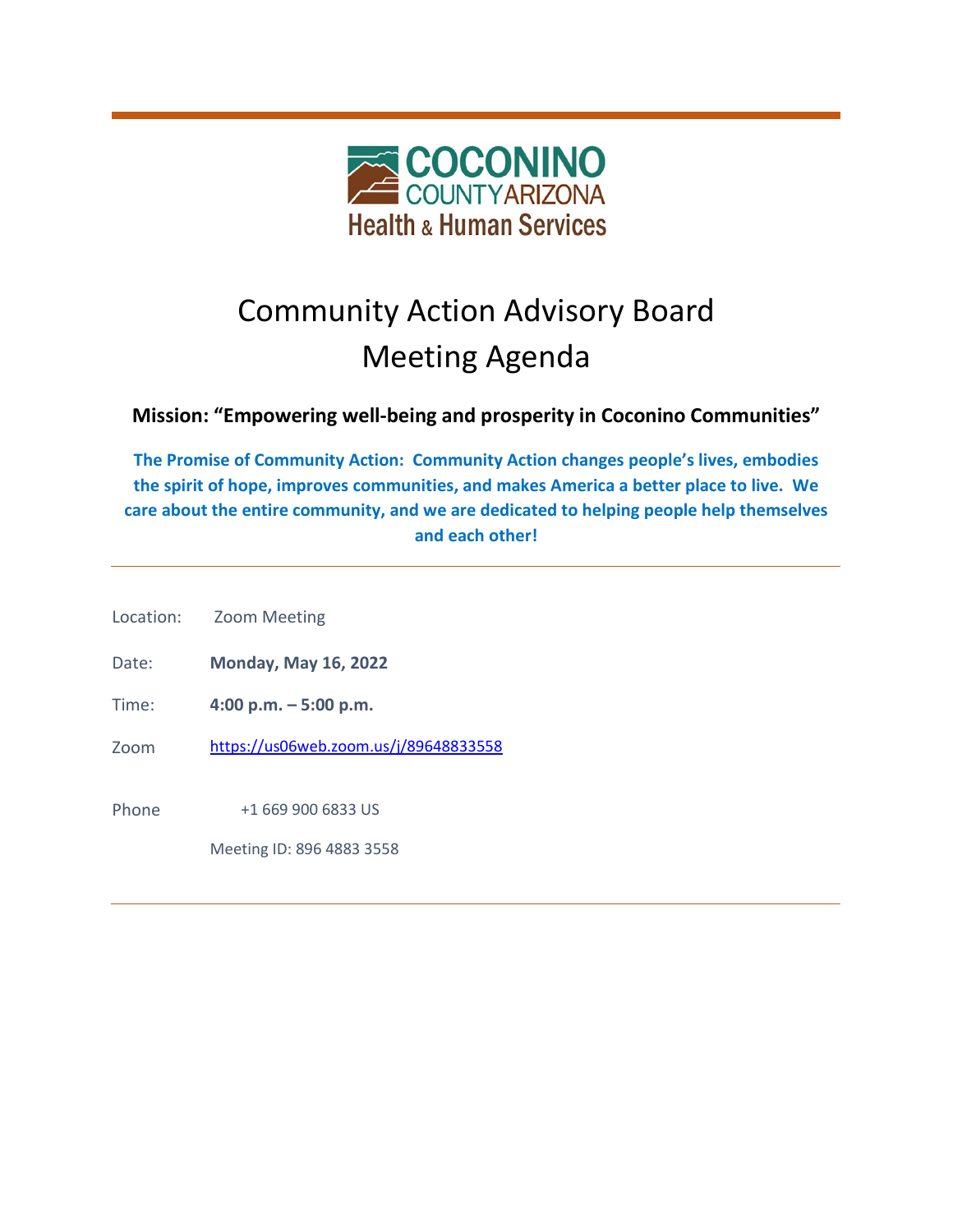## **Agenda:**

- I. Call to Order 1.00-4:05 pm, Phil Byrum Chair
- II. Welcome and Introductions 4:05-4:10 pm, Chair
- III. Approval of Minutes, 2/28/22 *Action Item* 4:10-4:15 pm, Chair
- IV. Approval of New Terms *Action Item*
	- a. Melinda Holliday 6/22/2024
	- b. Candis Yazzie 6/1/2024
	- c. Hazel Hatch 6/1/2024
	- d. Sonya Montoya 6/22/2024
	- e. Phil Byrum 6/22/2024
	- f. Kristine Pavlik 6/22/2024
	- g. Janet Dean 6/22/2024
- V. Department Update 1900 and 4:15-4:40 pm, Michele Axlund
	-
	- a. Tiffany Kerr Presenter (Health Disparities)
	- b. Director's Report to CAAB (9.3 Standard)
	- c. Meeting Times and Dates:
	- d. Survey Data
- VI. Roundtable events, and issues in the community
	- a. Thank you to APS and Unisource Tunnel Fire 4:40-4:55, Chair
- VII. Call to the Public 200 and 2:55-5:00 pm, Chair
- VIII. Adjourn 5:00 pm, Chair

Next meeting:

TBD (Presenter: Pathways Program)

#### Distribution List:

| Public Sector District 1: | Vacant                      |
|---------------------------|-----------------------------|
| Public Sector District 2: | Austin Kerr                 |
| Public Sector District 3: | Phyllis Lim                 |
| Public Sector District 4: | Vacant                      |
| Public Sector District 5: | Miranda Morales             |
| Consumer Sector:          | Candis Yazzie               |
| Consumer Sector:          | Hazel Hatch                 |
| Consumer Sector:          | Melinda Holliday            |
| Consumer Sector:          | Vacant                      |
| Consumer Sector:          | Vacant                      |
| Private Sector:           | Kristine Pavlik (Secretary) |
| Private Sector:           | Vacant                      |
|                           |                             |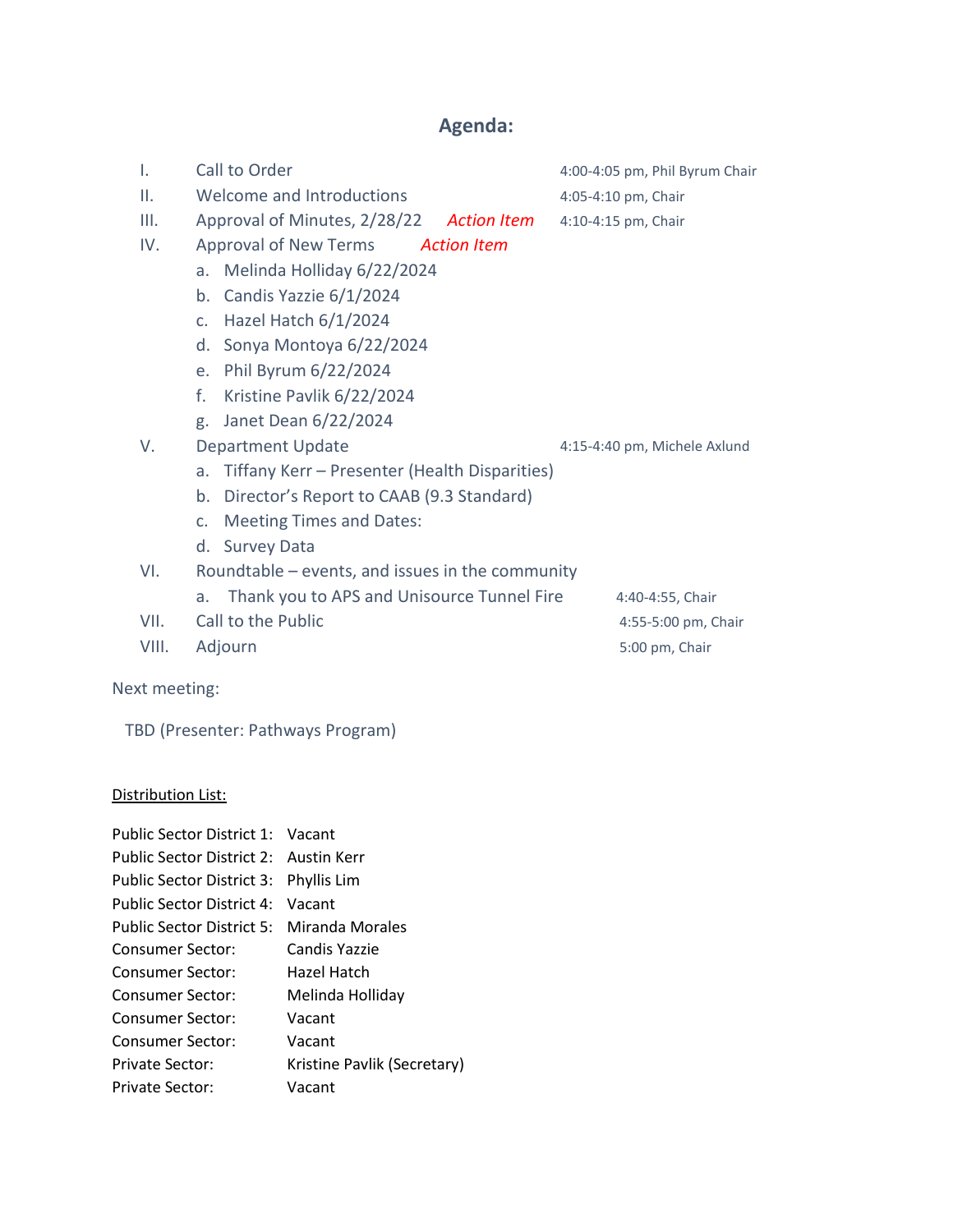| Private Sector:        | Janet Dean        |
|------------------------|-------------------|
| <b>Private Sector:</b> | Sonya Montoya,    |
| <b>Private Sector:</b> | Phil Byrum, Chair |
| Kelli Wilde            | ADES/DAAS         |
| <b>Andy Sinclair</b>   | ADES/DAAS         |
| <b>Shelly Morgan</b>   | ADES/DAAS         |
| Alina Girbovan         | ADES/DAAS         |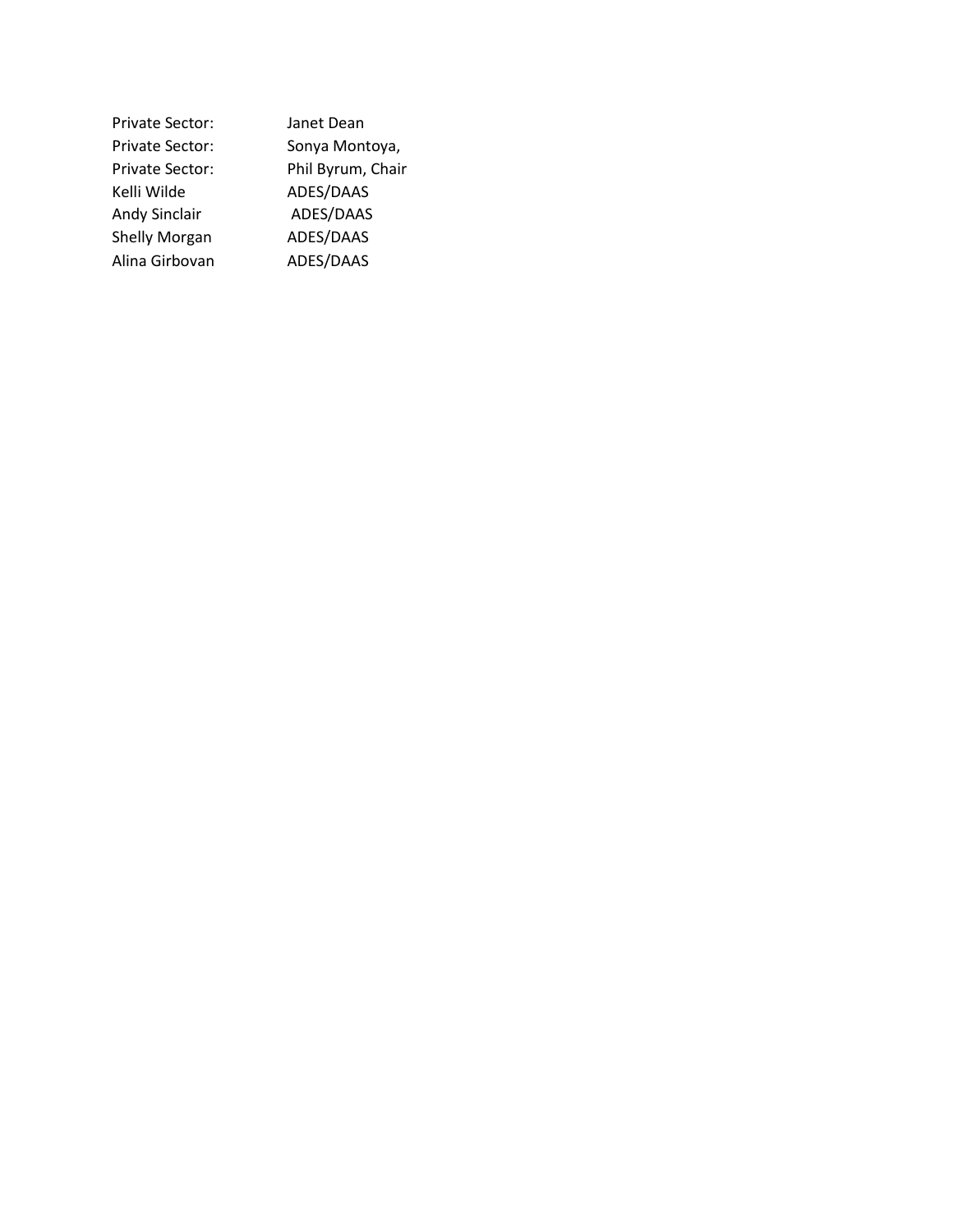#### **Minutes Coconino County Health and Human Services (CCHHS) Community Action Advisory Board (CAAB) 4:00pm – 5:00pm Monday, February 28, 2022 2625 N King St., Flagstaff, Arizona 86004**

**Members Present:** Phil Byrum (Chair), Kristine Pavlick (Secretary), Phyllis Lim, Hazel Hatch, Sonya Montoya, Janet Dean, and Melinda Holliday

#### **Members Absent:**

**Guest(s) Present:** Amy Young (Division Manager, Population Health)

**Management & Staff Present:** Michele Axlund (Deputy Director), Eve Wolters (Deputy Director), Amy Young (Division Manager, Population Health), Lorraine Crim (Senior Services Program Manager), Scott Neuman (Special Projects Program Manager), and Dayna Yates (Administrative Specialist III)

#### **I. Call to Order:**

Upon establishing a quorum, the meeting was called to order at 4:05pm by Chair, Phil Byrum.

#### **II. Welcome and Introductions:**

Phil Byrum, Chair, welcomed everyone and thanked them for attending, and everyone present introduced themselves.

#### **III. Approval of Minutes, 9/20//2021** *Action Item*

Upon review of the minutes, Phil Byrum asked for a motion for approval of the  $11/1/2021$  meeting minutes. Kristine Pavlick motioned, and it was seconded by Melinda Holliday. The motion unanimously carried.

#### **IV. Department Updates**

A written Director's Report was distributed to all members via their board packet prior to the meeting. See CAAB packet for specific details. Highlights of the report were summarized by Deputy Director Axlund and included the following:

#### **SOCIAL SERVICES**

#### **Staff & Updates:**

- DES launched the pilot LIHWAP (Low Income household Water Assistance Program), and we were asked by DES to help pilot this program. We are the only CAA participating in this pilot in Arizona and our staff has all completed the training. DES will house the LIHWAP funds, and our consumers will be able to apply through the state via: Online portal, paper application, call center, as well as we can apply for clients through a "side portal."
- Clients' maximum water assistance can be up to \$\$3,000. This is a limited program and will only be available until September 2023.
- LIHEAP APR Funds: We were awarded an additional \$338,252.00 from DES for utility assistance, available September 2021 through September 30, 2022. We have currently spent \$99,119.00.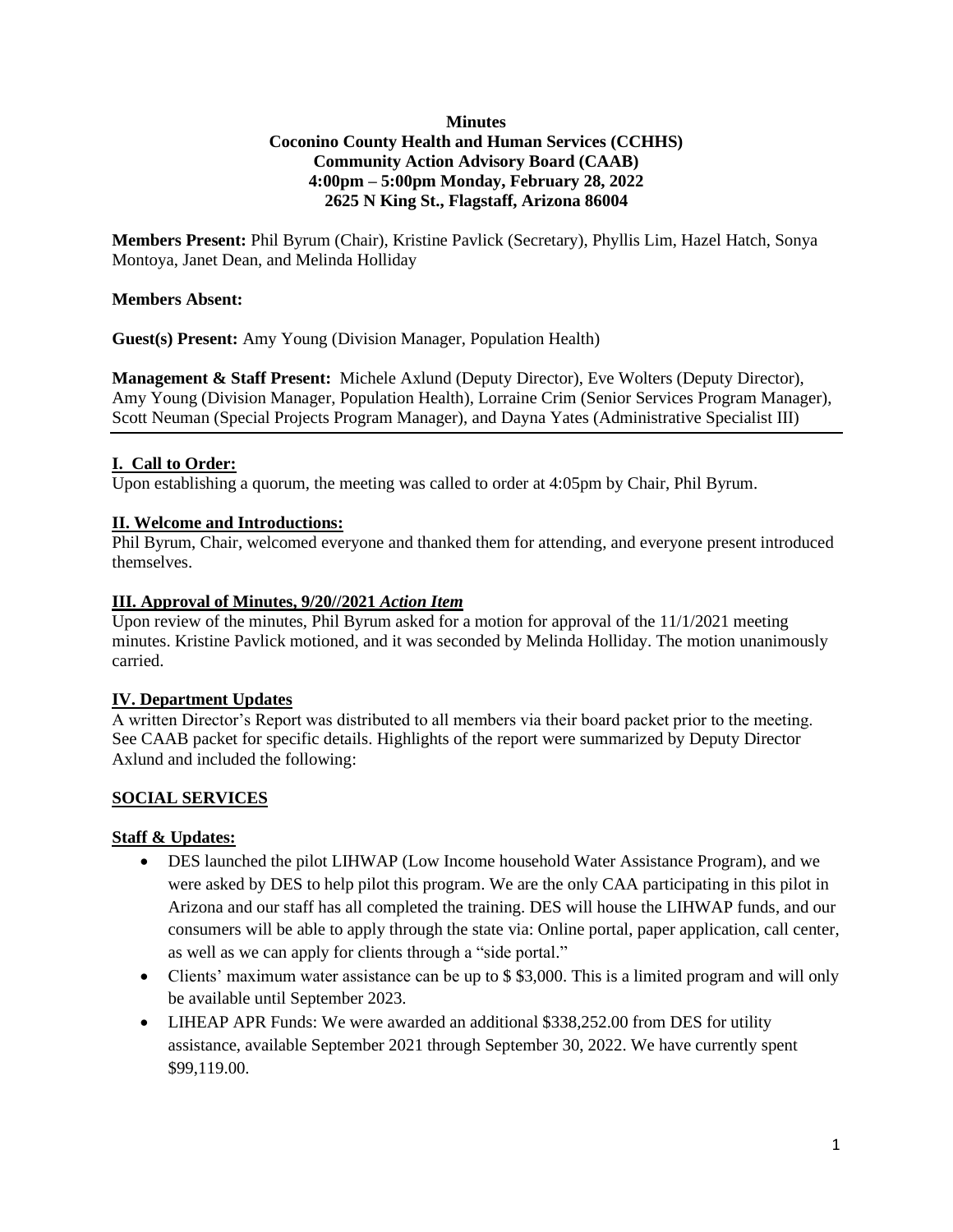• Two new interns began from Professor Dr. Walters NAU Psy 408 class and are working in social services focused on rental assistance.

#### **Senior Nutrition Program:**

Meals on Wheels programs in both Flagstaff and Williams continue to operate normally. The congregate programs, however, continue to be served as to-go meals due to COVID, including Senior Trips. NACOG approved our RFP in March, which included a proposal to expand home delivered meals by at least 40 clients, adding two routes to the eastern side of Flagstaff, utilizing the kitchen at Coconino Community College. NACOG did not ultimately allocate funding for these additional meals in the new contract. Senior Services is exploring other options for expanding meal service.

Senior Services was awarded American Recovery Program dollars to remodel the Flagstaff and Williams Senior Center kitchens. Preliminary planning on the kitchen remodels has begun.

The request for American Recovery Program dollars to replace one of the Meals on Wheels vehicles was denied. Senior Services was awarded a grant through ADOT that will cover 80% of the cost for a minivan with ramp for our Senior Trips.

Homecare services continue to operate with COVID precautions in place.

#### **EMPOWERMENT PROGRAMS**

#### **Individual Development Account (IDA) Program:**

The original funding source for matching funds requires that the funding be spent by January 2023. Participants have been notified multiple times of this constraint. HHS is working with new and existing clients to figure out the strategy that will work for and benefit them the most.

#### **IDA Program Promotion & Recruitment:**

Seven of 15 (47%) of our Winter BBE enrollees are lower-income/lower-asset community members and potentially eligible for the IDA-Biz match-saving grant opportunity. Six of 13 (46%) of our Spring enrollees are lower-income/lower-asset community members and potentially eligible for the IDA-Biz match-saving grant opportunity.

#### **Building Businesses & Entrepreneurs (BBE)/Micro-Business Plan Training:**

CCHHS-CS' 2022 Winter BBE 9-week online training began January 11th and will conclude May 8th.

#### **Amy Young – Presenter (Community Health Improvement Plan)**

Amy Young, Health & Human Services' Division Manager for Population Health was our guest speaker. CCHHHS Community Health Improvement Plan (CHIP) was reviewed on the top four priorities (Mental Health, Poverty/Food Insecurity, Low paying jobs, Affordable Housing . Amy reviewed the presentation and showed each of the larger areas and the demographic makeup. Airbnb data and restaurant data was also shared in context with the four priority areas. Slideshow attached.

#### **Discussion on Changing ByLaws for voting:**

Michele proposed a change in the voting ByLaws for interested parties wanting to represent the lowincome sector (please see handout in the CAAB packet). It was suggested that instead of a candidate having to fill out a paper application and collect 25 signatures, we would offer this electronically, such as having this available on Survey Monkey. Phil agreed stating this may remove barriers to the entry process. He did ask about the legalities of changing the verbiage to which Michele stated she would out together the new verbiage for Phil's review then have a County Attorney sign.

#### **V. Round Table:**

Phyllis Lim: Pass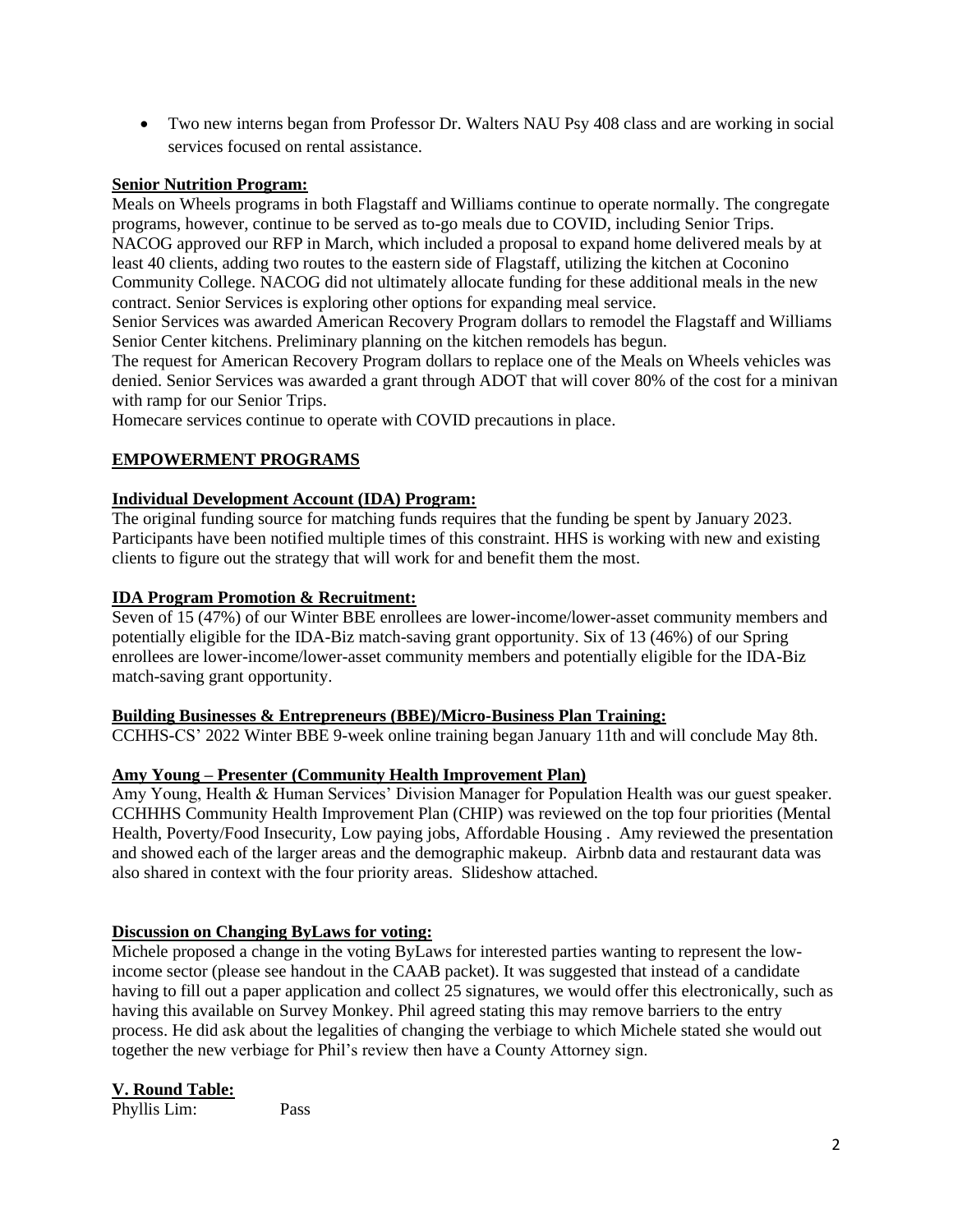| Hazel Hatch:         | <b>Pass</b>                                                                                                                                                                                                                                                                                                                                            |
|----------------------|--------------------------------------------------------------------------------------------------------------------------------------------------------------------------------------------------------------------------------------------------------------------------------------------------------------------------------------------------------|
| Dayna Yates:         | Pass                                                                                                                                                                                                                                                                                                                                                   |
| Phil Byrum:          | <b>Pass</b>                                                                                                                                                                                                                                                                                                                                            |
| Eve Wolters:         | Pass                                                                                                                                                                                                                                                                                                                                                   |
| Lorraine Crim:       | <b>Pass</b>                                                                                                                                                                                                                                                                                                                                            |
| <b>Scott Neuman:</b> | <b>Pass</b>                                                                                                                                                                                                                                                                                                                                            |
| Sonya Montoya:       | <b>Pass</b>                                                                                                                                                                                                                                                                                                                                            |
| Michele Axlund:      | <b>Pass</b>                                                                                                                                                                                                                                                                                                                                            |
| Ashli Bintz:         | Pass                                                                                                                                                                                                                                                                                                                                                   |
| Melinda Holliday:    | Melinda mentioned that Lou Corporation will be holding an art show at Brandy's<br>Café on $3/14/22$ . The art is for sale and will benefit supplies for next year.                                                                                                                                                                                     |
| Kristine Pavlick:    | Kristine stated City of Flag will be starting to offer ARPA assistance in April for<br>housing projects, etc., and are low barrier funds to access. She said she will give<br>notice when funds are available and to spread the word.                                                                                                                  |
| Janet Dean:          | Janet thanked Michele and our Social Service's department for assistance with an<br>APS client in Ash Fork who is a disabled veteran. He was without electricity due<br>to an issue that is a homeowner's responsibility to pay for repairs, however, he<br>was unable to, and all parties worked together to repair the panel and restore<br>service. |

#### **VI. Call to the Public:**

No one from the public present.

#### **XII: Adjourn:**

There being no other business, Phil Byrum adjourned the meeting, and the meeting concluded at 4:49pm.

Reviewed & approved for distribution by:

\_\_\_\_\_\_\_\_\_\_\_\_\_\_\_\_\_\_\_\_\_\_\_\_\_\_\_\_\_\_\_\_\_\_\_

Phil Byrum, Chair

Minutes by Dayna Yates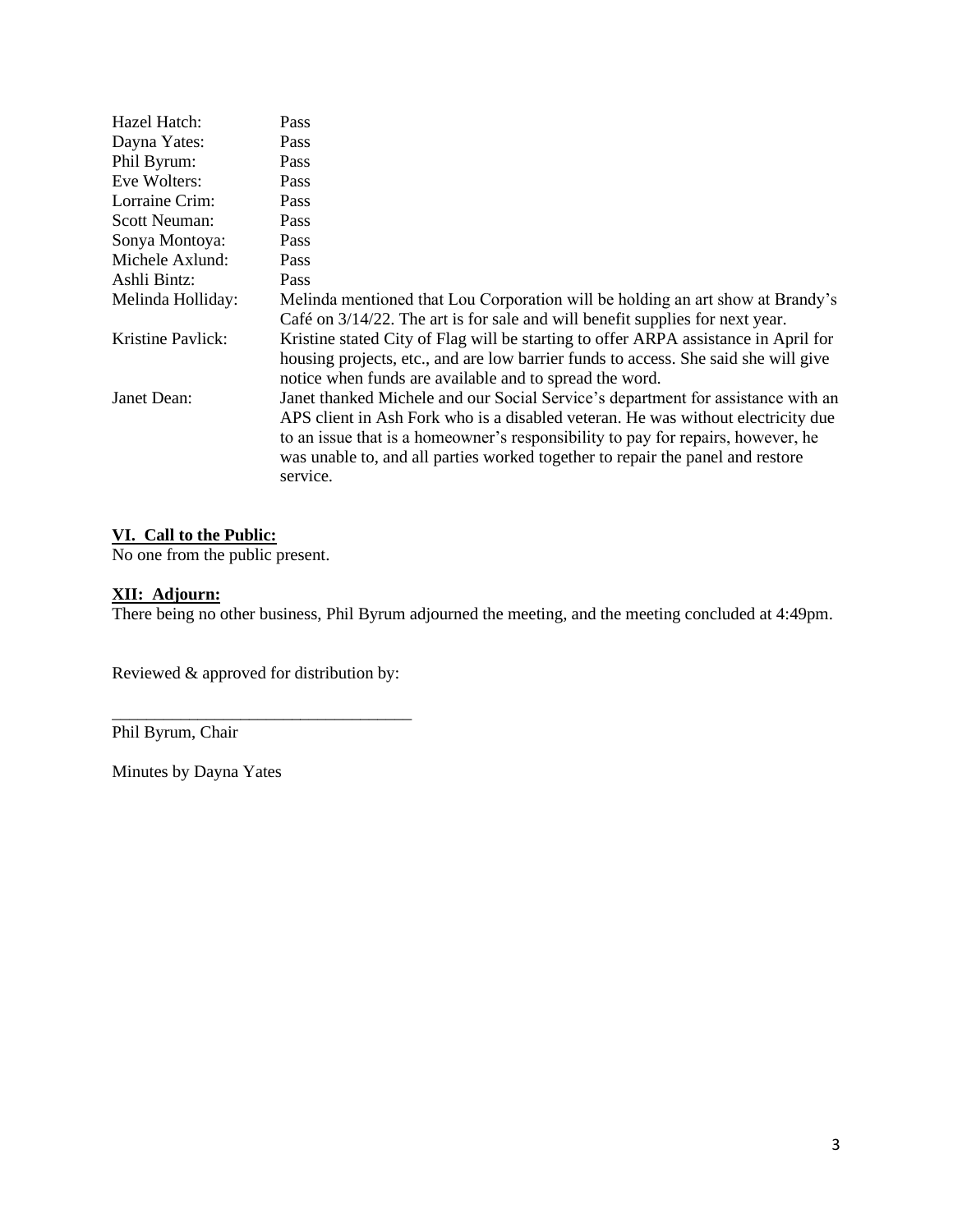### **Coconino County Health & Human Service - Community Services (CCHHS-CS) Staff Report to the Community Action Advisory Board May 16, 2022**

### **SOCIAL SERVICES:**

### **Staff & Updates:**

- We are currently hiring for an Administrative Specialist I, for the front desk. We have 7 applications in review,
- We are now allowing caseworkers to conduct visits while still following the CDC guidelines and all safety precautions.
- We will also be providing more opportunities for staff to attend and facilitate outreach events.
- Our two interns, Chloe, and Alexis from Psy 408c have successfully completed their internship and have graduated from NAU. We have interviewed one intern for the Fall 2022 semester. She will start in August 2022.
- We are gearing up for Fiscal Year 2023
	- o Evaluating a new auditing process for the cases as LIHEAP will be taken back to the state. TANF, CSBG AND WILFIRE grants to do require as much documentation as LIHEAP.
	- o With less required documents that clients will have to provide, this means quicker processing and turnaround for checks to be cut and late fees will not be excessive.
	- o Reevaluating the division of funding allocations
	- o Encouraging staff to work on professional development and self-investing as far as attending training virtually and creating goals.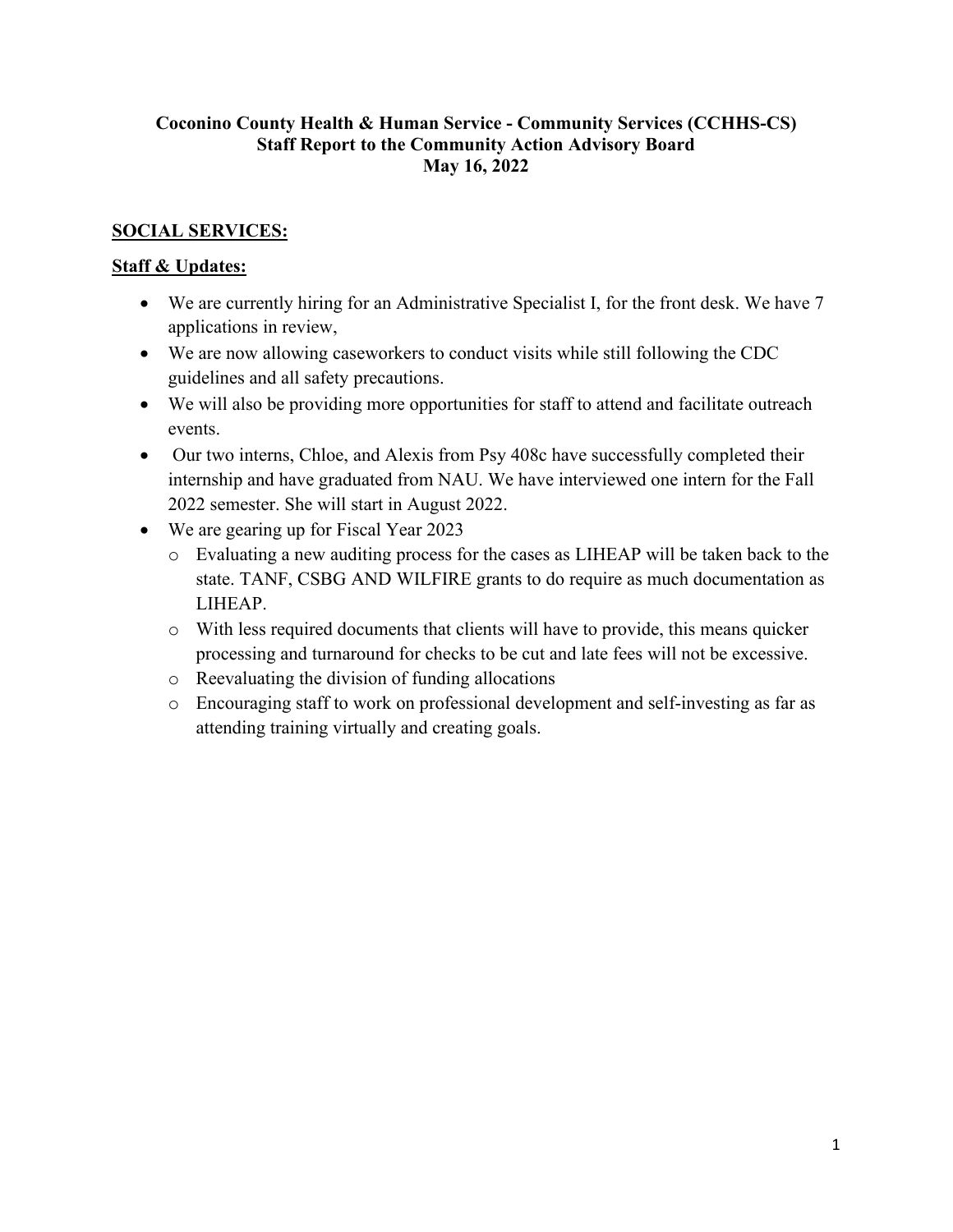# **FY21 Expenditures (July 2021 – May 10, 2022)**

|                            |                   |                      | <b>Expenditures as of</b> |                    |                     |            |
|----------------------------|-------------------|----------------------|---------------------------|--------------------|---------------------|------------|
| Grant                      |                   | <b>Total Funding</b> | 5/10/2022                 | <b>Adjustments</b> | <b>Fund Balance</b> | % Expended |
| <b>APS Bill Assistance</b> | 1324.60.6003.6401 | 40,792.00            | 15,678.47                 |                    | \$25,113.53         | 38.44%     |
| <b>CDBG</b>                | 1324.60.6003.6395 | 134,927.00           | 40,402.45                 |                    | \$94,524.55         | 29.94%     |
| <b>CSBG</b>                | 1324.60.6003.6402 | 50,000.00            | 39,924.68                 |                    | \$10,075.32         | 79.85%i    |
| <b>CSBG Cares Act</b>      | 1324.60.6003.6412 | 36,410.33            | 36,410.33                 |                    | \$0.00              | 100.00%    |
| <b>EA County</b>           | 1324.60.6003.6396 | 58,333.00            | 47,763.44                 |                    | \$10,569.56         | 81.88%     |
| <b>LIHEAP</b>              | 1324.60.6003.6394 | \$425,437.00         | \$224,105.30              | 272.789.35         | \$474,121.05        | 52.68%     |
| <b>LIHEAP ARP</b>          | 1324.60.6003.6415 | \$338,252.00         | \$249,111.00              |                    | \$89,141.00         | 73.65%i    |
| <b>LIHEAP Cares Act</b>    | 1324.60.6003.6413 | \$28,038.70          | 28,038.70                 |                    | \$0.00              | 100.00%    |
| <b>NHN</b>                 | 1324.60.6003.6406 | 810.00               | 810.00                    |                    | \$0.00              | 100.00%    |
| <b>TANF</b>                | 1324.60.6003.6407 | 100,000.00           | 98,656.30                 | 12,935.76          | \$14,279.46         | 98.66%     |
| URRD                       | 1324.60.6003.6400 | 23,636.00            | 5,137.74                  |                    | \$18,498.26         | 21.74%     |
| <b>Warm Spirit</b>         | 1324.60.6003.6393 | 12,355.00            | 3,343.37                  |                    | \$9,011.63          | 27.06%i    |
|                            |                   |                      |                           |                    |                     |            |
|                            |                   |                      |                           |                    |                     |            |
|                            |                   |                      |                           |                    |                     |            |
|                            |                   |                      |                           |                    |                     |            |
|                            |                   | 1.534.716.14         | 789.381.78                | 285.725.11         | \$745,334,36        | 51.44%     |

**\*\*Add Expenditures on 5/16/2022 for most updated numbers.**

### **SENIOR SERVICES:**

| <b>Nutrition Program:</b><br><b>Flagstaff</b> and<br><b>Williams</b> | <b>Total Numbers</b><br><b>FY2022</b><br><b>July-January 2022</b> | <b>Total Numbers</b><br><b>FY2021</b><br>July-June 2021 | <b>Total Numbers</b><br><b>FY2020</b><br>July-June 2020 |
|----------------------------------------------------------------------|-------------------------------------------------------------------|---------------------------------------------------------|---------------------------------------------------------|
| <b>Congregate Meals</b><br>served                                    | 15,535                                                            | 15,416                                                  | 18,330                                                  |
| Meals on Wheels<br>Served                                            | 11,994                                                            | 18,230                                                  | 22,433                                                  |
| <b>Volunteers Hours</b>                                              | 1002                                                              | 1,070                                                   | 5,036                                                   |

### **Senior Services Programming Updates:**

Normal congregate meal service resumed March 28 with a return to in-person dining. Recreational Senior Trips resumed April 14 with a trip to the Grand Canyon from the Williams Senior Center. Beginning in May, we will have a monthly trip scheduled to Flagstaff/Prescott from Williams for appointments/errands.

Senior Services was awarded American Recovery Program dollars to update the Flagstaff and Williams Senior Center kitchens. Preliminary planning on the kitchen remodels continues. The first. The Flagstaff senior center is scheduled to get an ice machine and new prep sink in early June. Facilities is working to get an architect on contract for the Williams kitchen in June.

NACOG approved our RFP in March, which included a proposal to expand home delivered meals by at least 40 clients, adding two routes to the eastern side of Flagstaff, utilizing the kitchen at Coconino Community College. NACOG did not ultimately allocate funding for these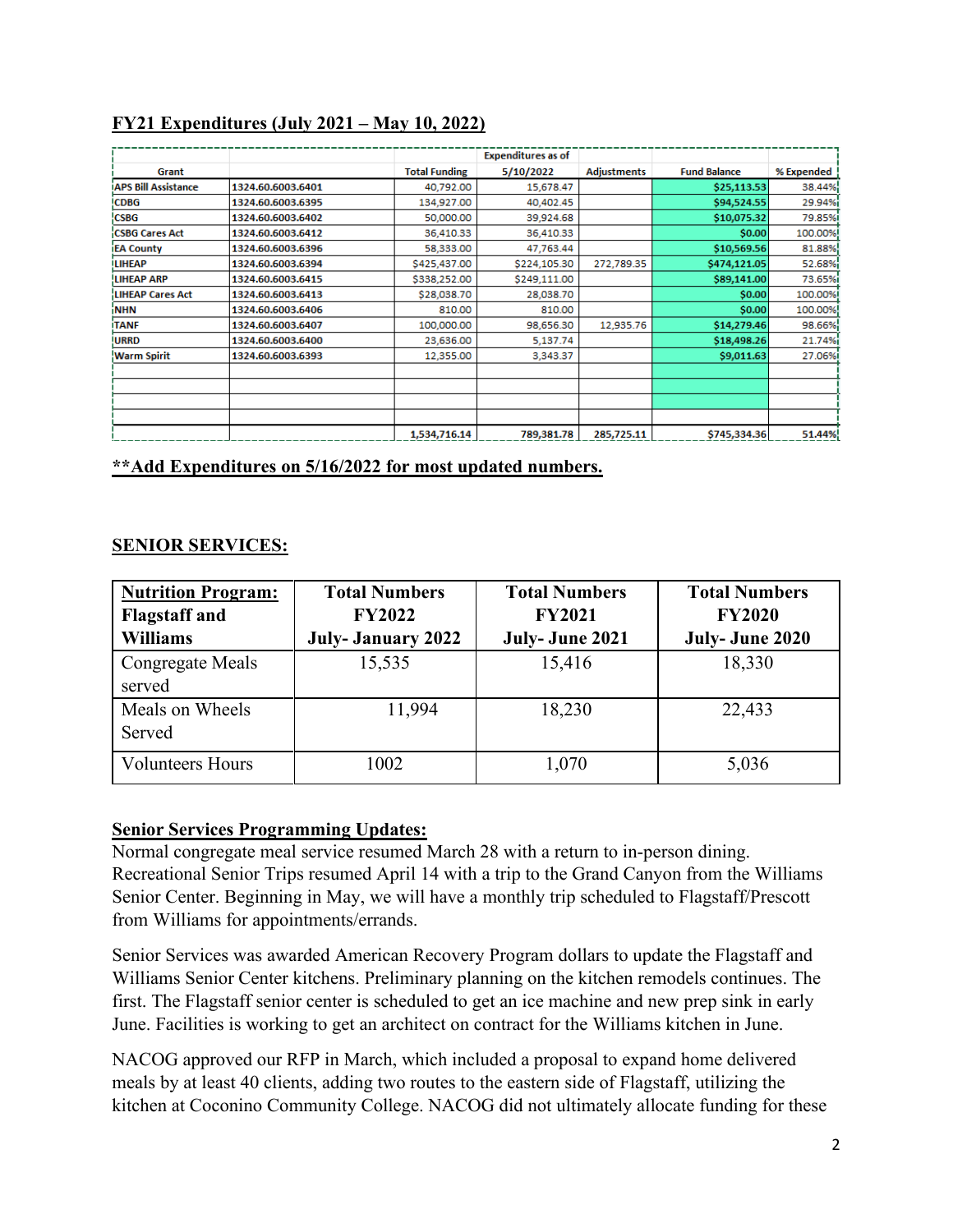additional meals in the new contract. Senior Services is exploring other options for expanding meal service.

Senior Services was awarded a grant through ADOT that will cover 80% of the cost for a minivan with ramp for our Senior Trips. Senior Services 20% share was paid earlier this month to ADOT, and the vehicle is being ordered by ADOT.

Homecare has moved to an electronic record system utilizing iPads.

### **Senior Services Staff Updates:**

Senior Services is in the process of hiring one more back up driver each for the Williams and Flagstaff nutrition programs. We are also recruiting to fill a fulltime homecare aide vacancy.

# **EMPOWERMENT PROGRAMS:**

TWO BIG ITEMS for the BBE and IDA programs!

- With excellent BBE and IDA recruitment efforts from Scott Neuman, HHS was able to spend down 100% of the original Assets for Independence match money for customers who saved money and then purchased education or business assets.
- A past participant called to tell us that the two programs have "changed my life, and I am so happy now!"

AFI funding required the use of a cashier'checksck for paying vendors. Non-AFI funding to be used going forward allows participants to make purchases using credit cards, modernizing the program and allowing participants to shop for best prices as the barrier from online shopping has been removed.

### **IDA Program Promotion & Recruitment:**

Recruitment efforts continue as potential IDA candidates are identified in the BBE trainings. A new approach involving identifying and reaching recruitment goals will begin as HHS develops the department-wide strategic plan.

### **Building Businesses & Entrepreneurs (BBE)/Micro-Business Plan Training:**

The partnership with the Small Business Development Center continues to provide four BBE sessions per year. Grant funding allows the continuation of focusing recruitment efforts on demographics consistent with County residents.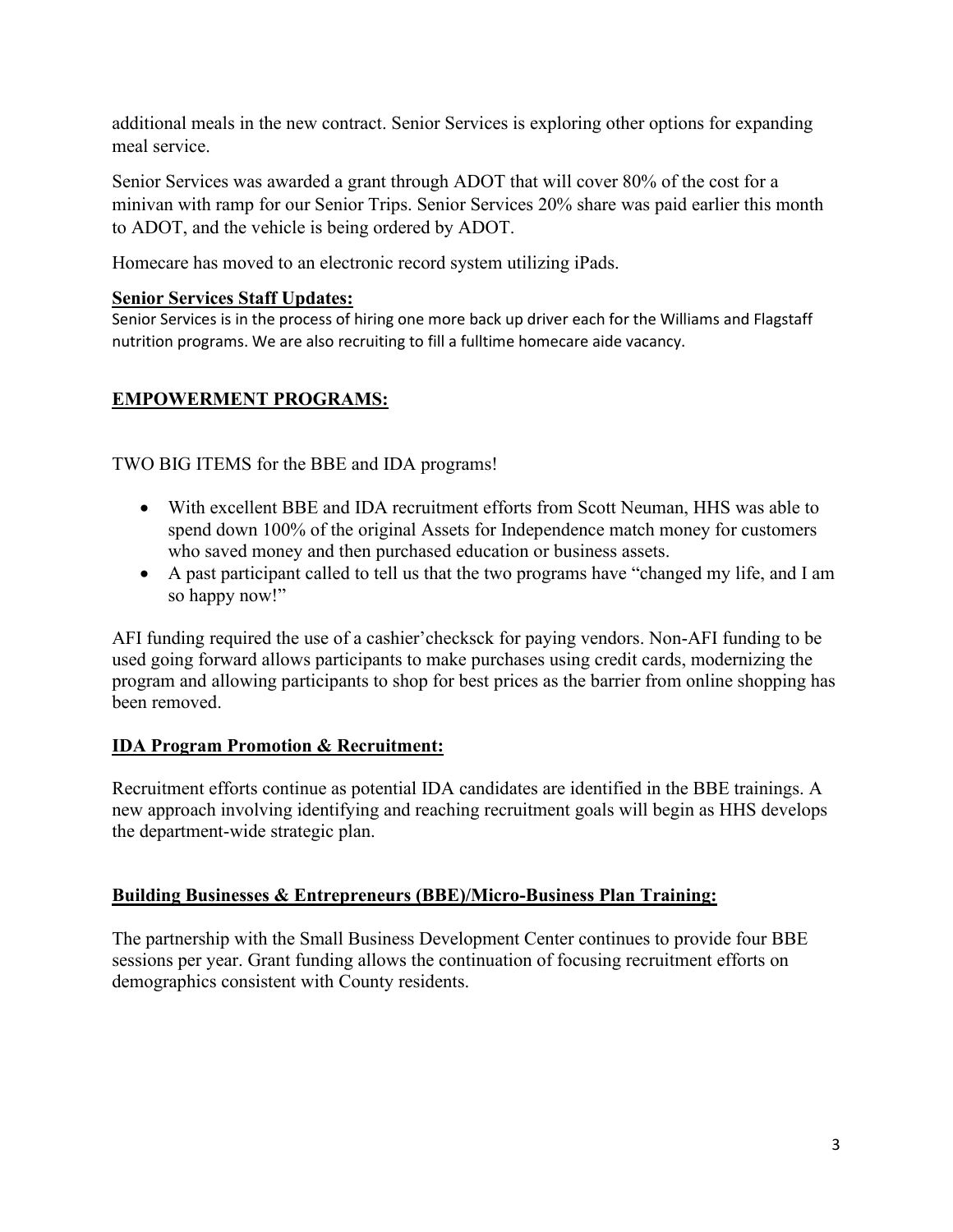# Q1 What zip code do you live in?

Answered: 184 Skipped: 7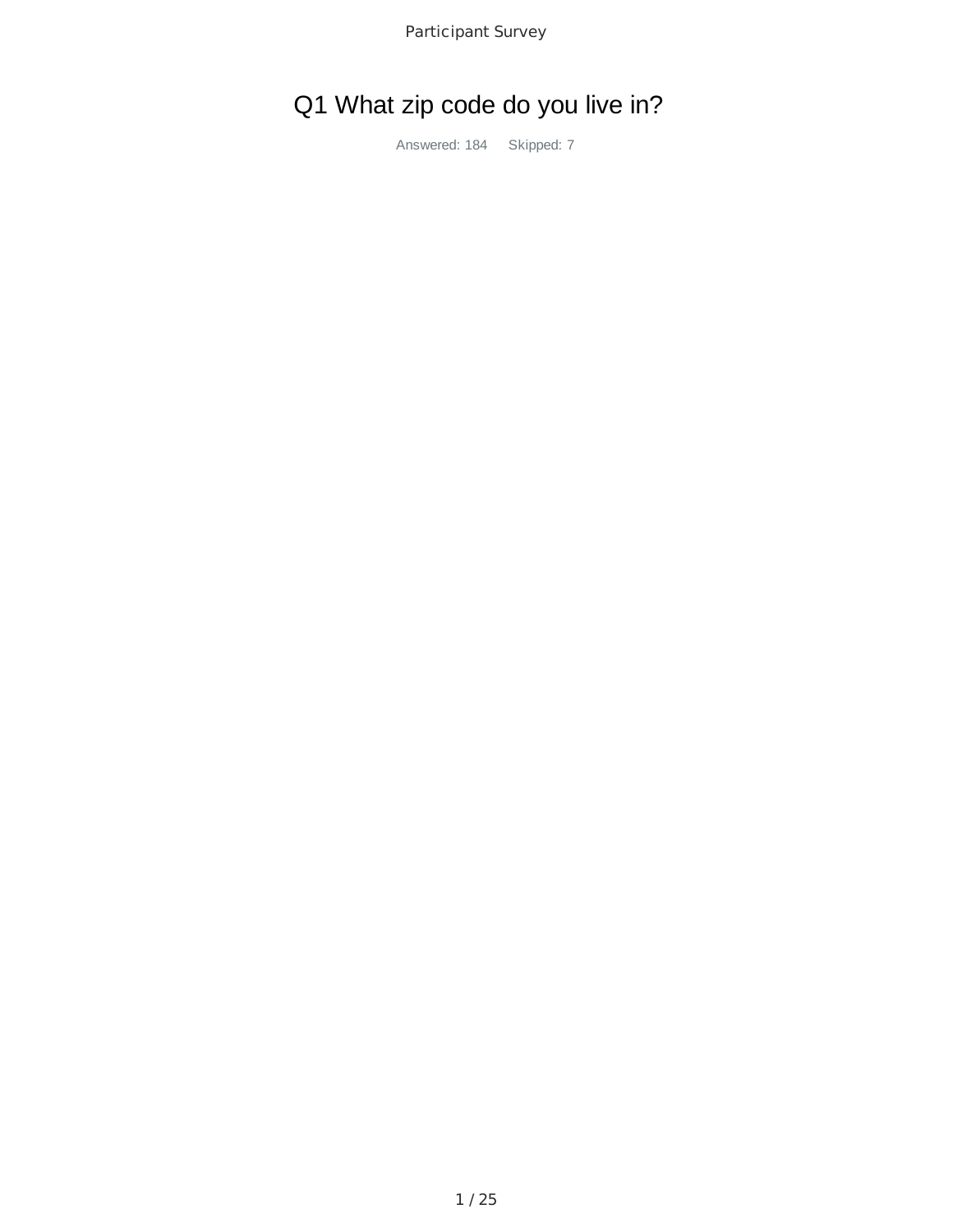

| <b>ANSWER CHOICES</b>  | <b>RESPONSES</b> |    |
|------------------------|------------------|----|
| 18-25                  | 10.47%           | 20 |
| 26-35                  | 24.61%           | 47 |
| 36-45                  | 24.61%           | 47 |
| 46-55                  | 17.80%           | 34 |
| $55+$                  | 23.04%           | 44 |
| Total Respondents: 191 |                  |    |

# Q2 What is your age group>

Answered: 191 Skipped: 0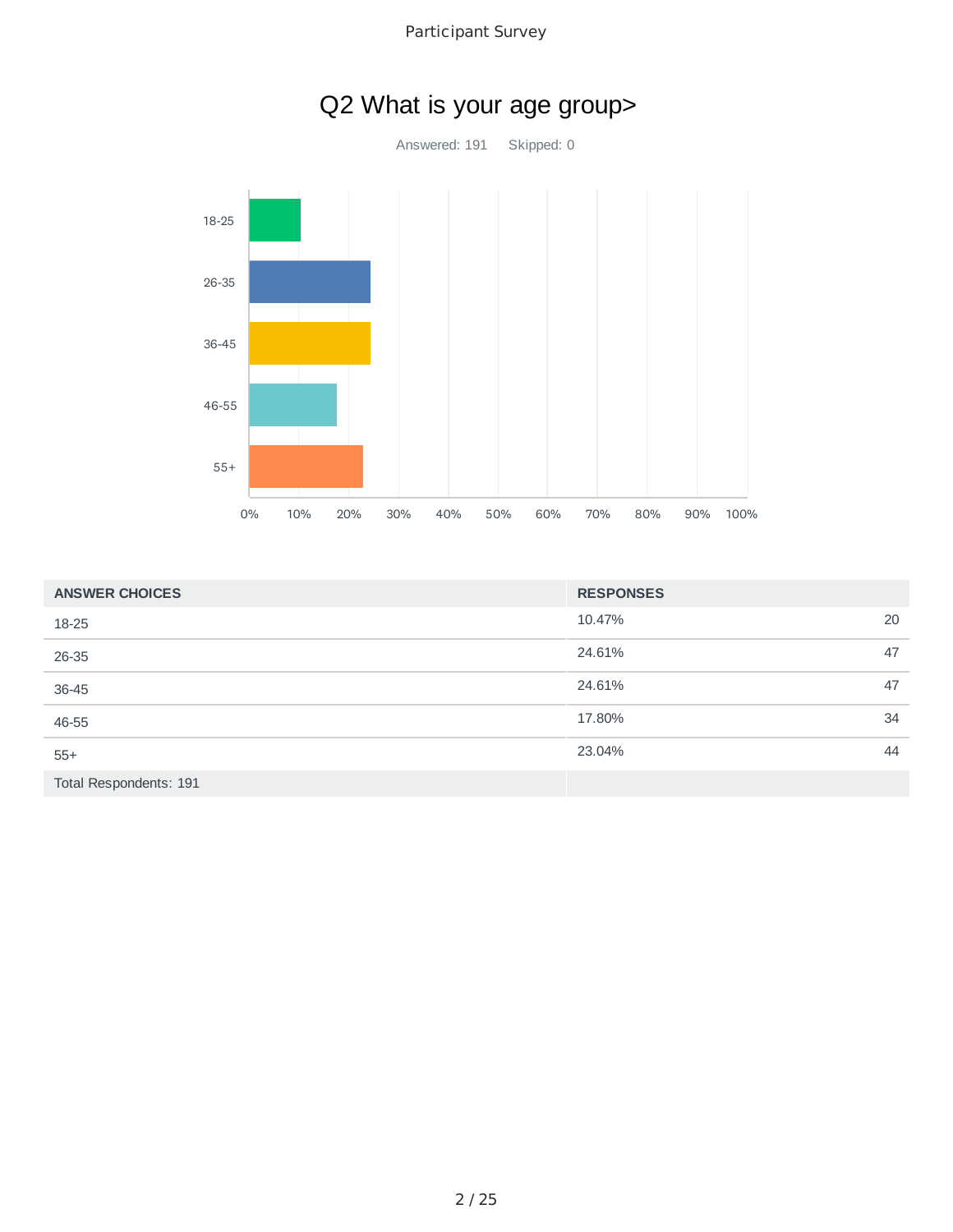# Q3 What is your gender?

Answered: 191 Skipped: 0



| <b>ANSWER CHOICES</b> | <b>RESPONSES</b> |
|-----------------------|------------------|
| Female                | 74.35%<br>142    |
| Male                  | 24.08%<br>46     |
| Other                 | 1.57%<br>3       |
| <b>TOTAL</b>          | 191              |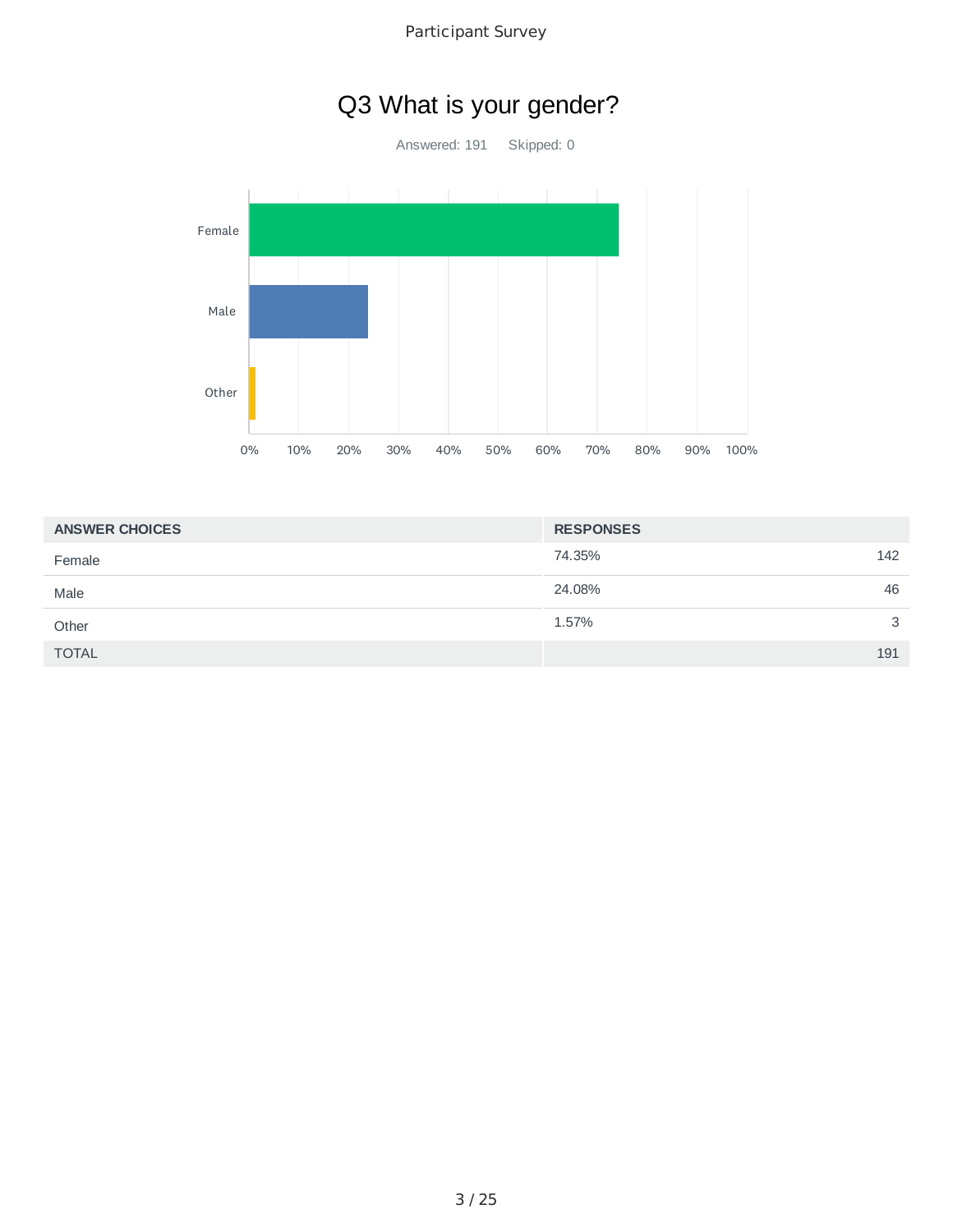

| <b>ANSWER CHOICES</b>                     | <b>RESPONSES</b> |     |
|-------------------------------------------|------------------|-----|
| White or Caucasian                        | 45.26%           | 86  |
| <b>Black or African American</b>          | 2.11%            | 4   |
| Hispanic or Latino                        | 13.16%           | 25  |
| Asian or Asian American                   | 2.63%            | 5   |
| American Indian or Alaska Native          | 31.05%           | 59  |
| Native Hawaiian or other Pacific Islander | 0.53%            |     |
| Another race                              | 5.26%            | 10  |
| <b>TOTAL</b>                              |                  | 190 |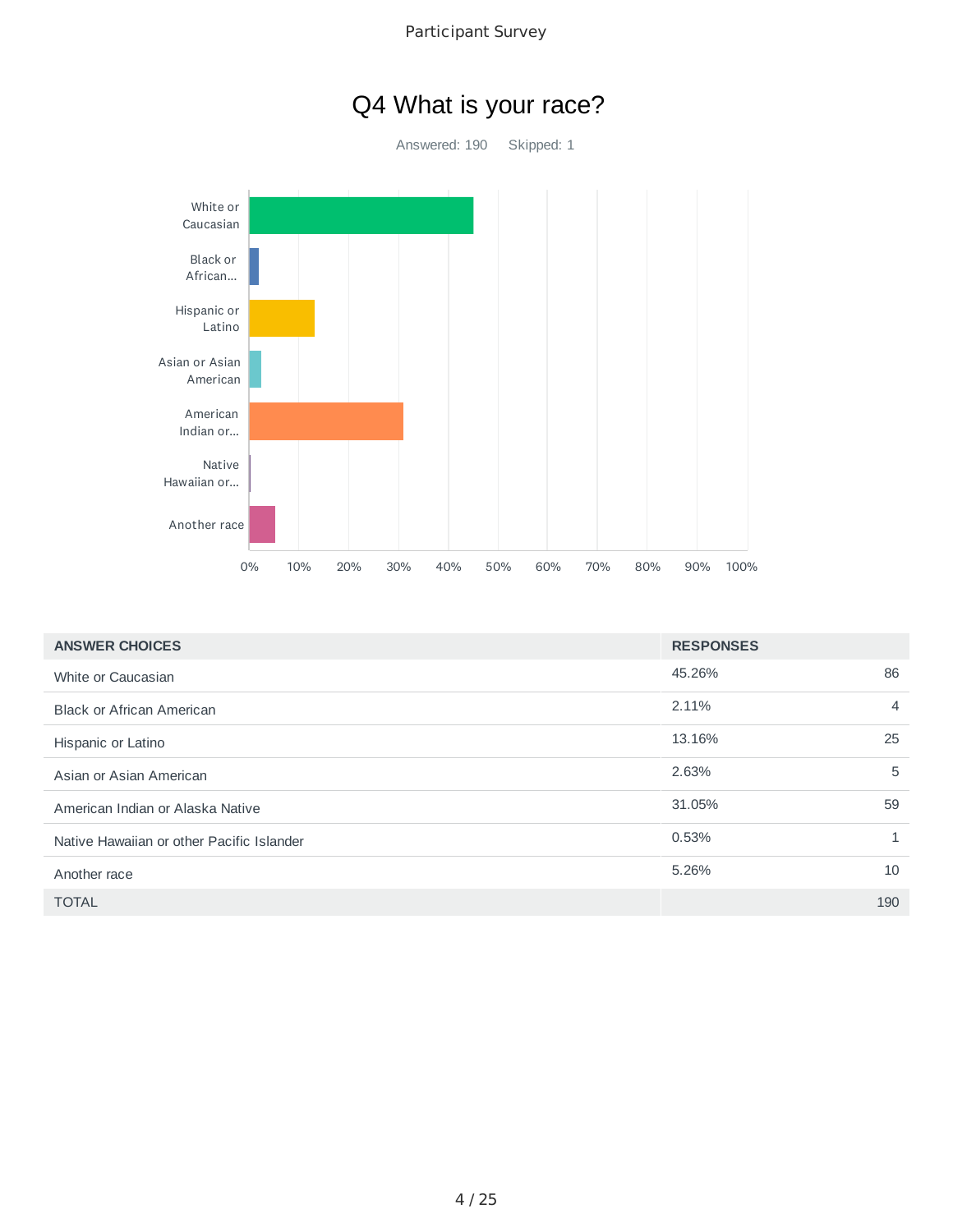# Q5 What is the highest level of education you have completed?

Answered: 188 Skipped: 3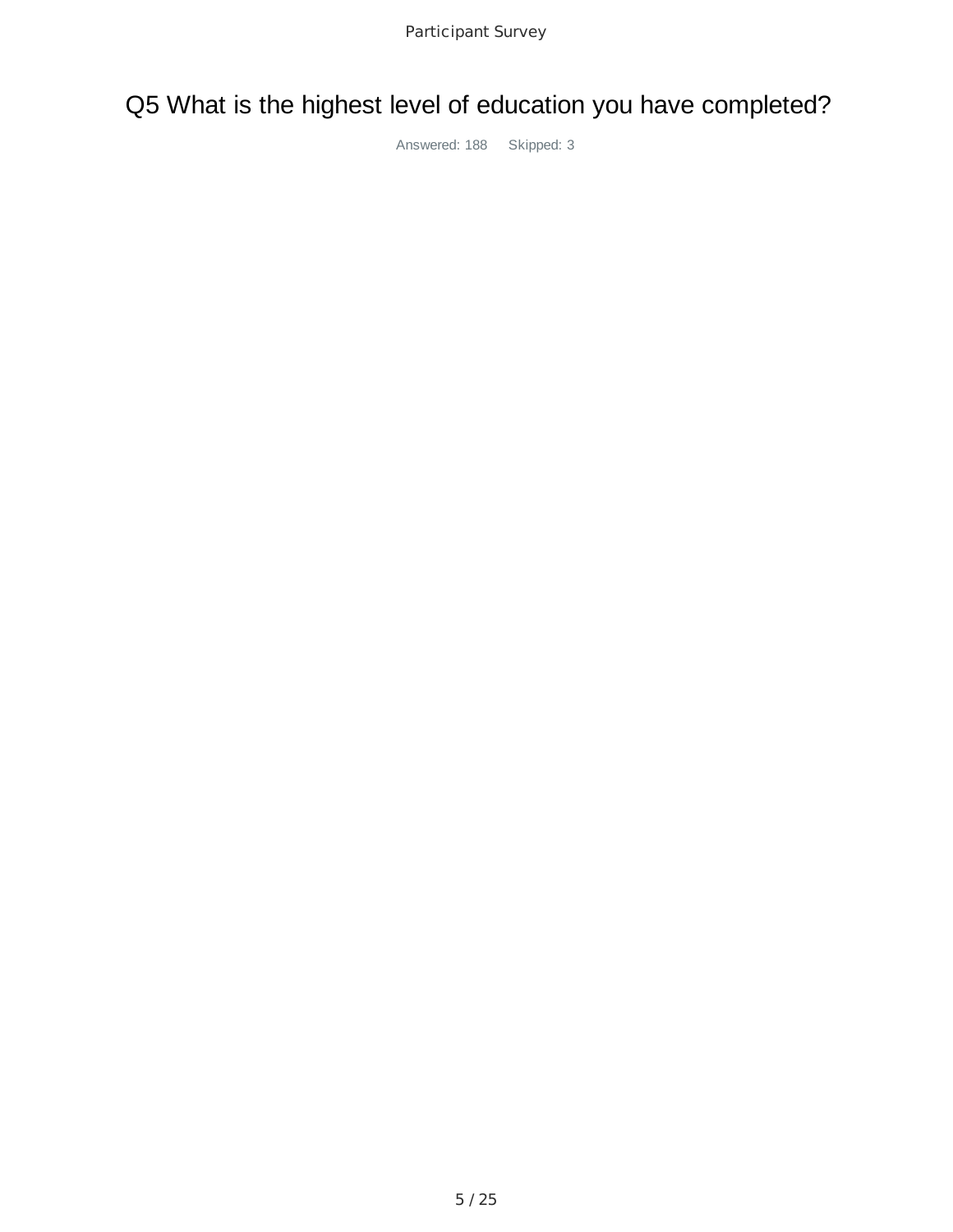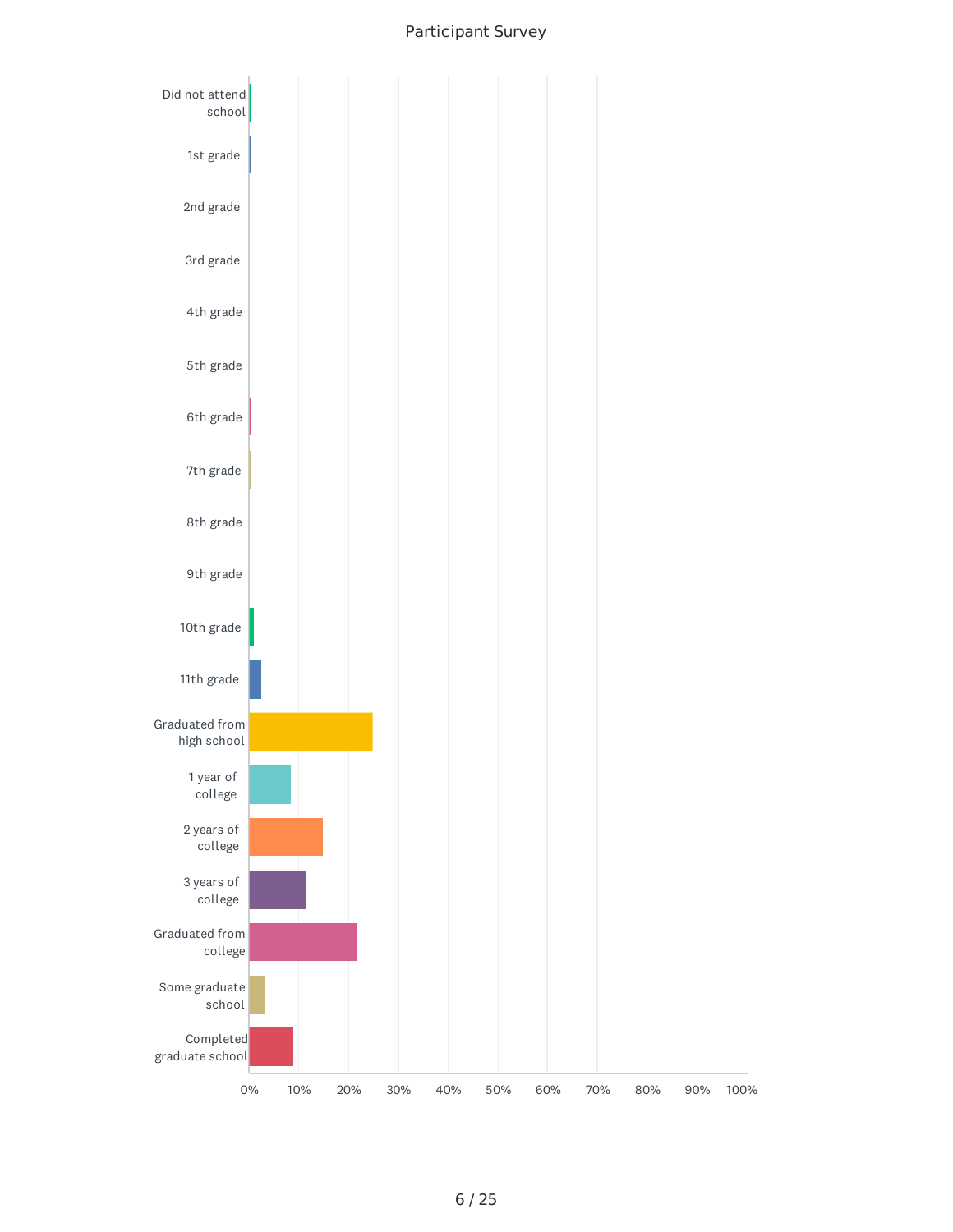| <b>ANSWER CHOICES</b>      | <b>RESPONSES</b> |                     |
|----------------------------|------------------|---------------------|
| Did not attend school      | 0.53%            | $1\,$               |
| 1st grade                  | 0.53%            | $\mathbf{1}$        |
| 2nd grade                  | 0.00%            | $\mathsf{O}\xspace$ |
| 3rd grade                  | 0.00%            | $\mathsf{O}\xspace$ |
| 4th grade                  | $0.00\%$         | $\mathsf{O}\xspace$ |
| 5th grade                  | 0.00%            | $\mathsf{O}\xspace$ |
| 6th grade                  | 0.53%            | $1\,$               |
| 7th grade                  | 0.53%            | $\mathbf 1$         |
| 8th grade                  | 0.00%            | $\mathsf{O}\xspace$ |
| 9th grade                  | 0.00%            | $\mathsf{O}\xspace$ |
| 10th grade                 | 1.06%            | $\overline{2}$      |
| 11th grade                 | 2.66%            | 5                   |
| Graduated from high school | 25.00%           | 47                  |
| 1 year of college          | 8.51%            | 16                  |
| 2 years of college         | 14.89%           | 28                  |
| 3 years of college         | 11.70%           | 22                  |
| Graduated from college     | 21.81%           | 41                  |
| Some graduate school       | 3.19%            | $6\,$               |
| Completed graduate school  | 9.04%            | $17\,$              |
| <b>TOTAL</b>               |                  | 188                 |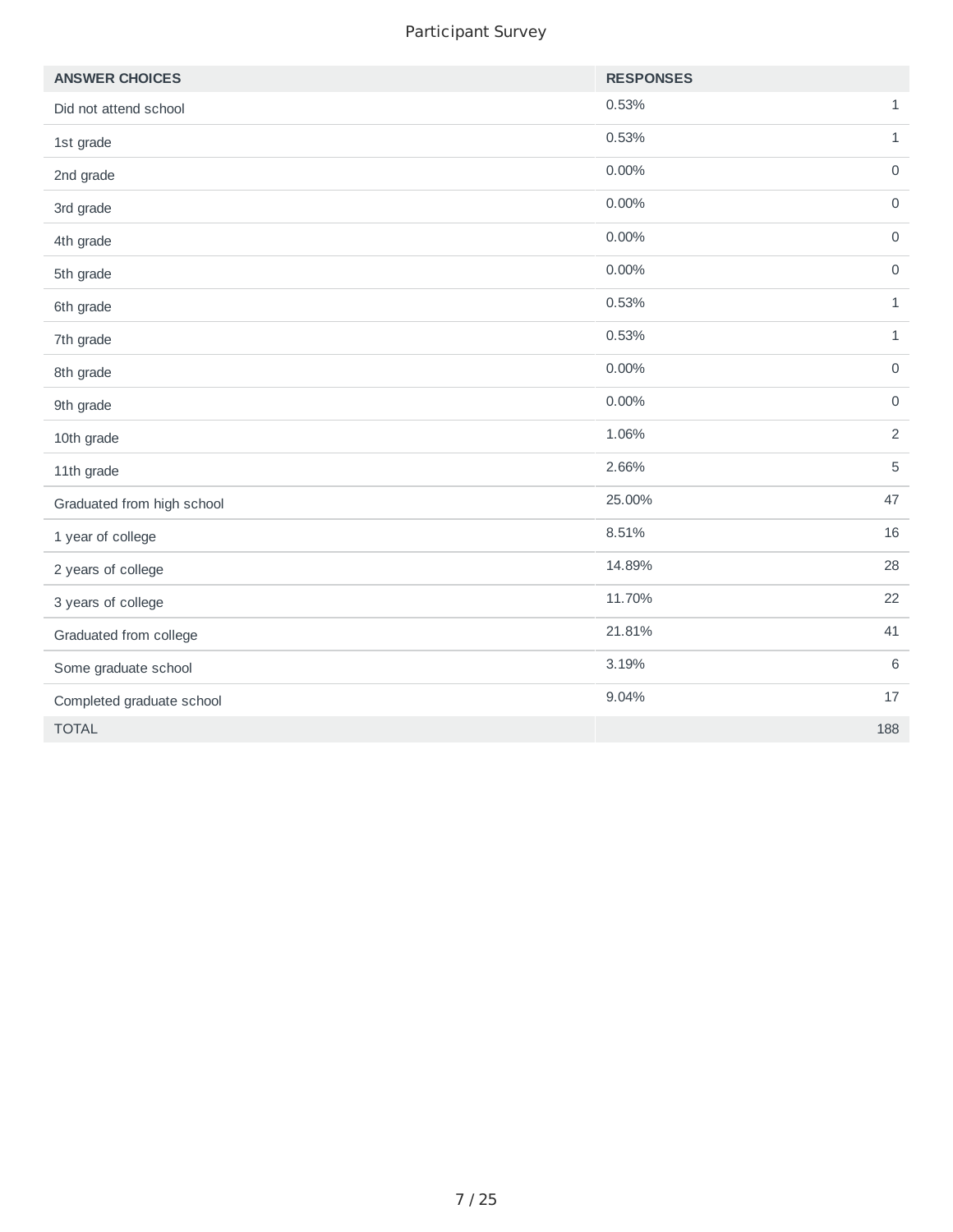# Q6 Which of the following categories best describes your employment status?



| <b>ANSWER CHOICES</b>              | <b>RESPONSES</b> |                |
|------------------------------------|------------------|----------------|
| Employed, working full-time        | 38.74%           | 74             |
| Employed, working part-time        | 16.75%           | 32             |
| Not employed, looking for work     | 24.61%           | 47             |
| Not employed, NOT looking for work | 4.19%            | 8              |
| Retired                            | 3.66%            | $\overline{7}$ |
| Disabled, not able to work         | 12.04%           | 23             |
| <b>TOTAL</b>                       |                  | 191            |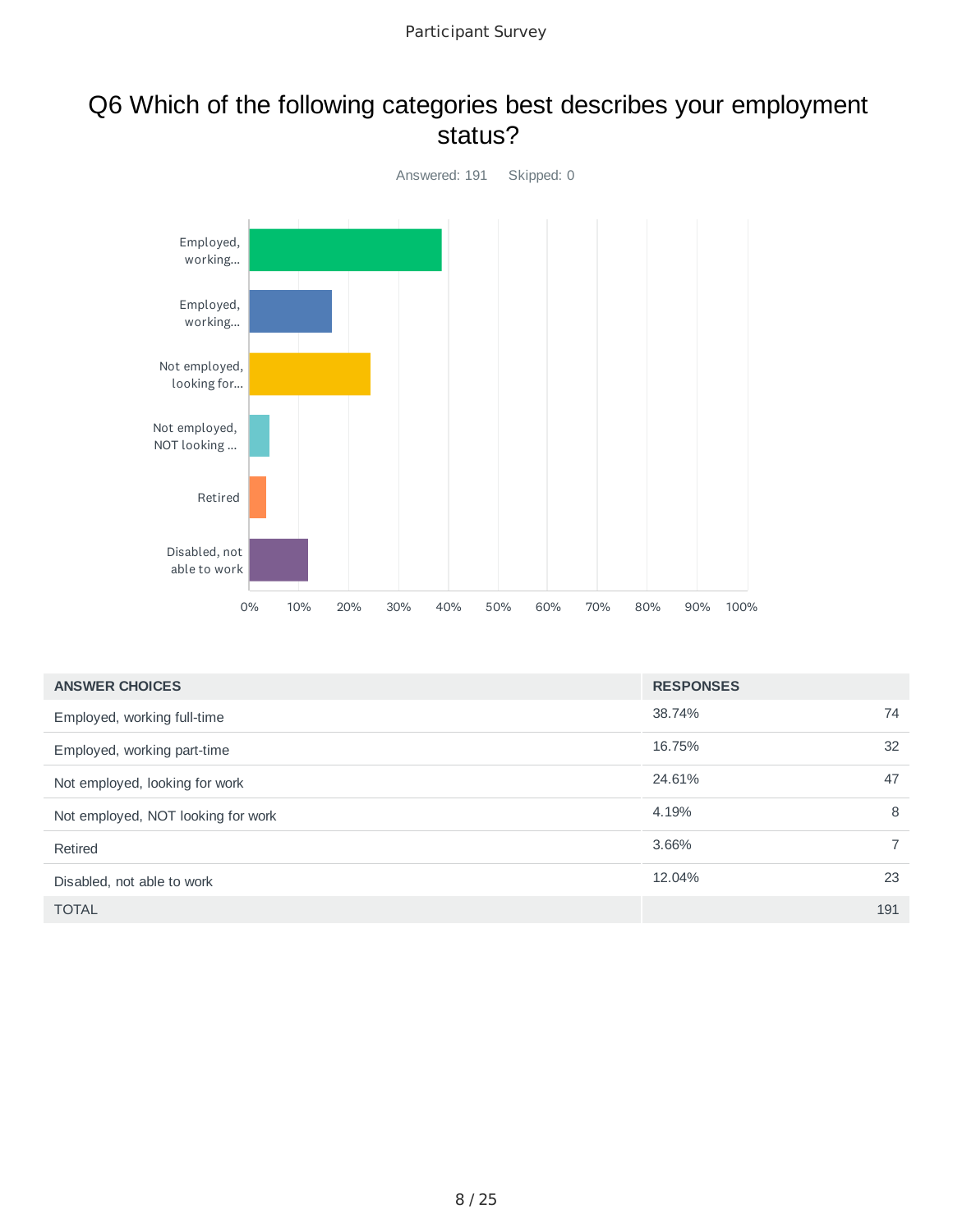# Q7 Which of the following do you see as the major problems in your community? (check all that apply)?

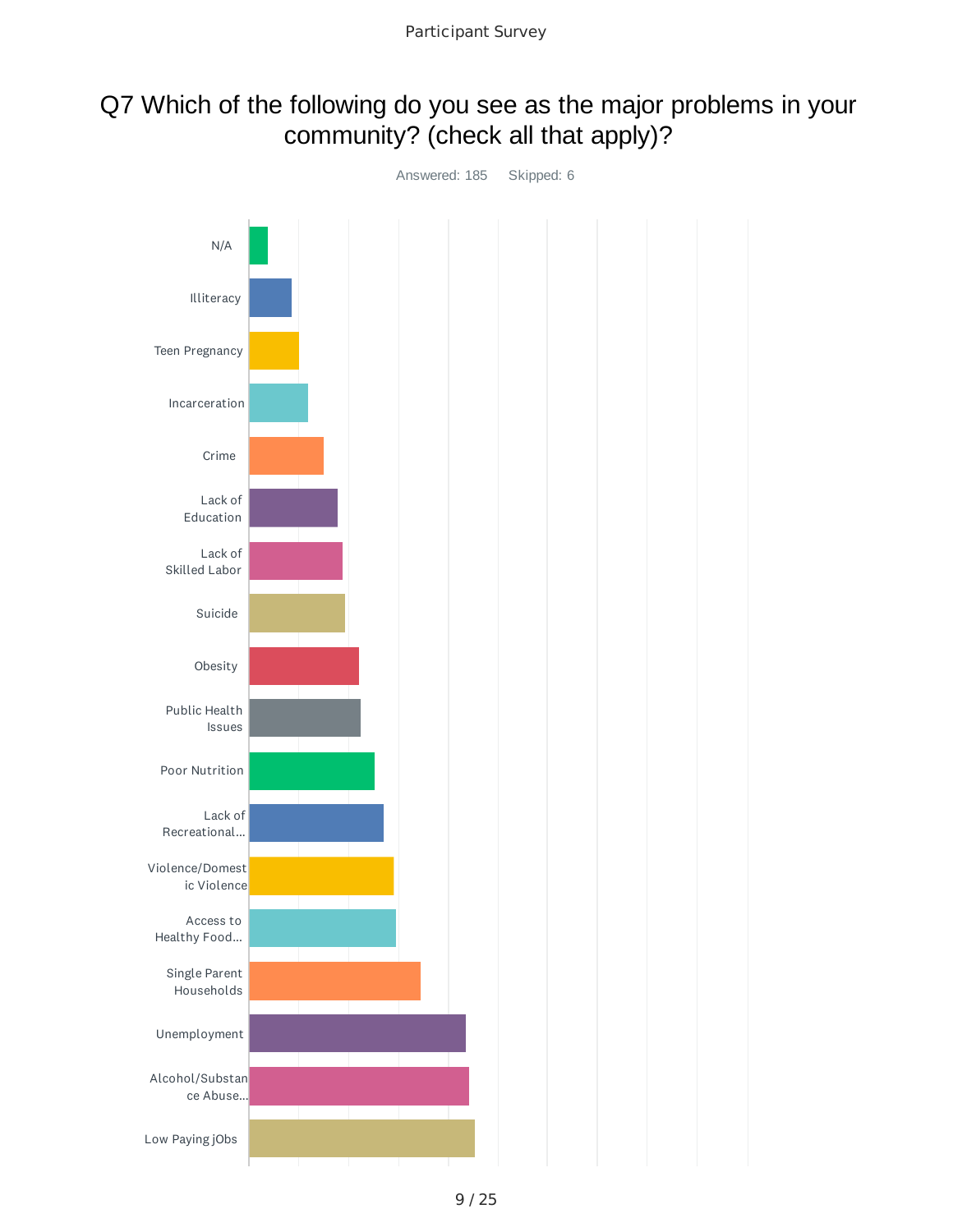

| <b>ANSWER CHOICES</b>                   | <b>RESPONSES</b> |                |
|-----------------------------------------|------------------|----------------|
| N/A                                     | 3.78%            | $\overline{7}$ |
| Illiteracy                              | 8.65%            | 16             |
| <b>Teen Pregnancy</b>                   | 10.27%           | 19             |
| Incarceration                           | 11.89%           | 22             |
| Crime                                   | 15.14%           | 28             |
| Lack of Education                       | 17.84%           | 33             |
| Lack of Skilled Labor                   | 18.92%           | 35             |
| Suicide                                 | 19.46%           | 36             |
| Obesity                                 | 22.16%           | 41             |
| <b>Public Health Issues</b>             | 22.70%           | 42             |
| Poor Nutrition                          | 25.41%           | 47             |
| <b>Lack of Recreational Activities</b>  | 27.03%           | 50             |
| Violence/Domestic Violence              | 29.19%           | 54             |
| Access to Healthy Food Options          | 29.73%           | 55             |
| Single Parent Households                | 34.59%           | 64             |
| Unemployment                            | 43.78%           | 81             |
| Alcohol/Substance Abuse (Opioids)       | 44.32%           | 82             |
| Low Paying jObs                         | 45.41%           | 84             |
| Depression/Mental Health Issues         | 51.89%           | 96             |
| Homelessness/Lack of Affordable Housing | 75.14%           | 139            |
| Total Respondents: 185                  |                  |                |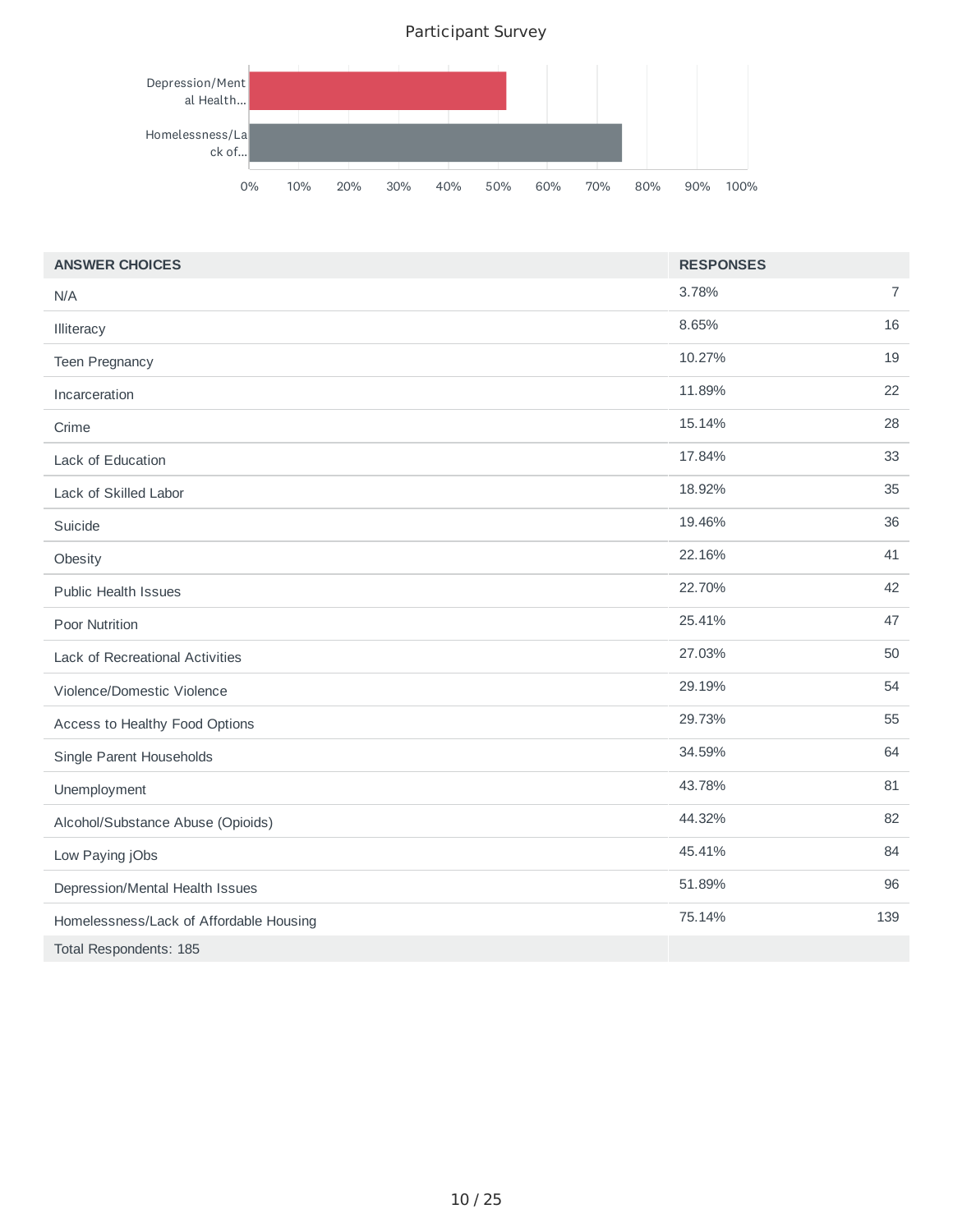# Q8 Which of the following EMPLOYMENT needs do you feel should be addressed in your community (Check all that apply)?



| <b>ANSWER CHOICES</b>                                            | <b>RESPONSES</b> |     |
|------------------------------------------------------------------|------------------|-----|
| N/A                                                              | 13.11%           | 24  |
| Pre-employment physical or background check financial assistance | 25.14%           | 46  |
| Self-Employment Skills Training                                  | 32.79%           | 60  |
| Employment Supplies (Tools, clothing)                            | 36.07%           | 66  |
| Job Readiness (Interview Skills, Resume Development, Coaching)   | 46.45%           | 85  |
| Job Referrals and/or Placement Assistance                        | 52.46%           | 96  |
| Training (Vocational, On-the-Job, Apprenticeship/Internship)     | 55.19%           | 101 |
| Total Respondents: 183                                           |                  |     |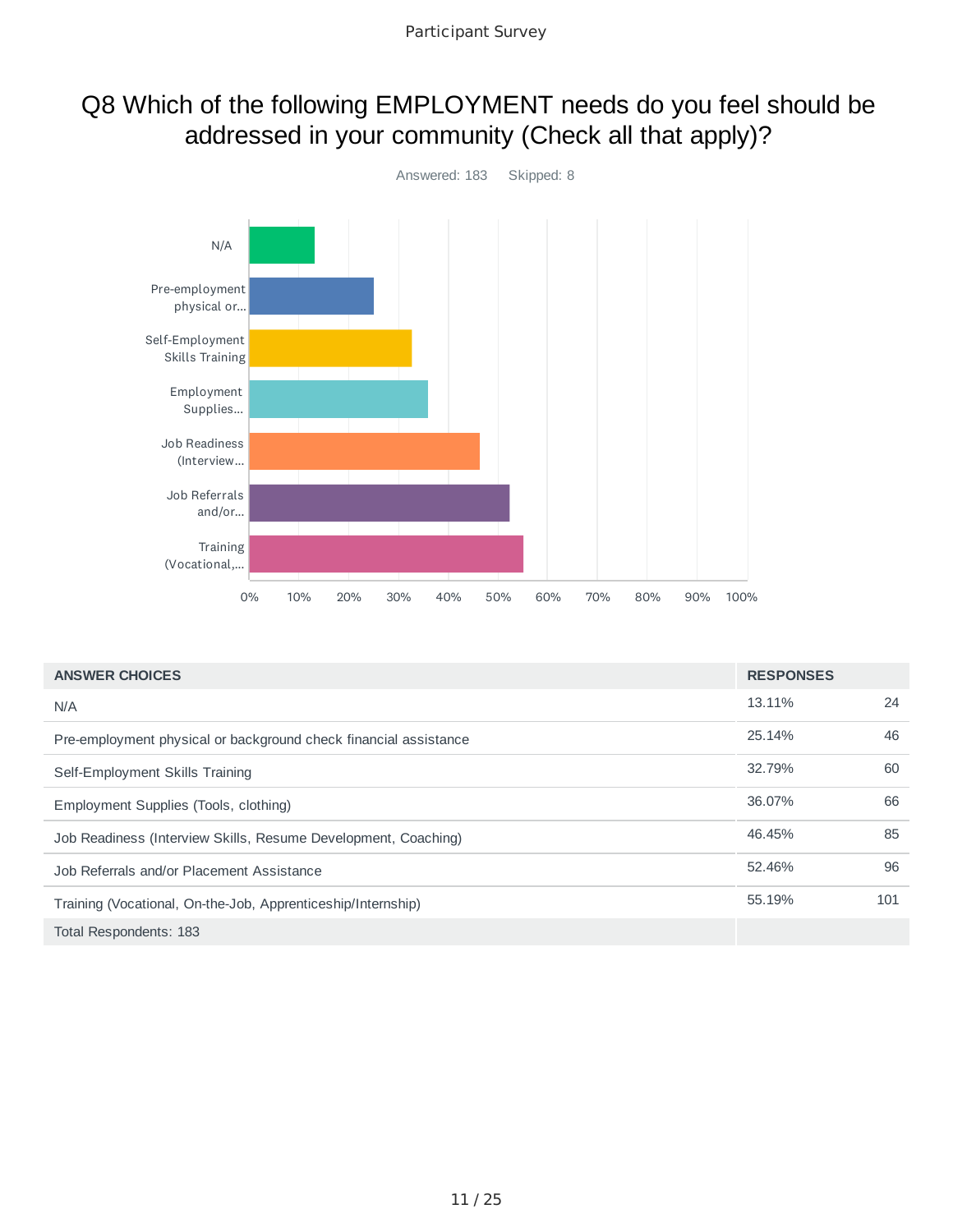# Q9 Which of the following EDUCATION needs do you feel should be addressed in your community? (Check all that apply.)

Answered: 185 Skipped: 6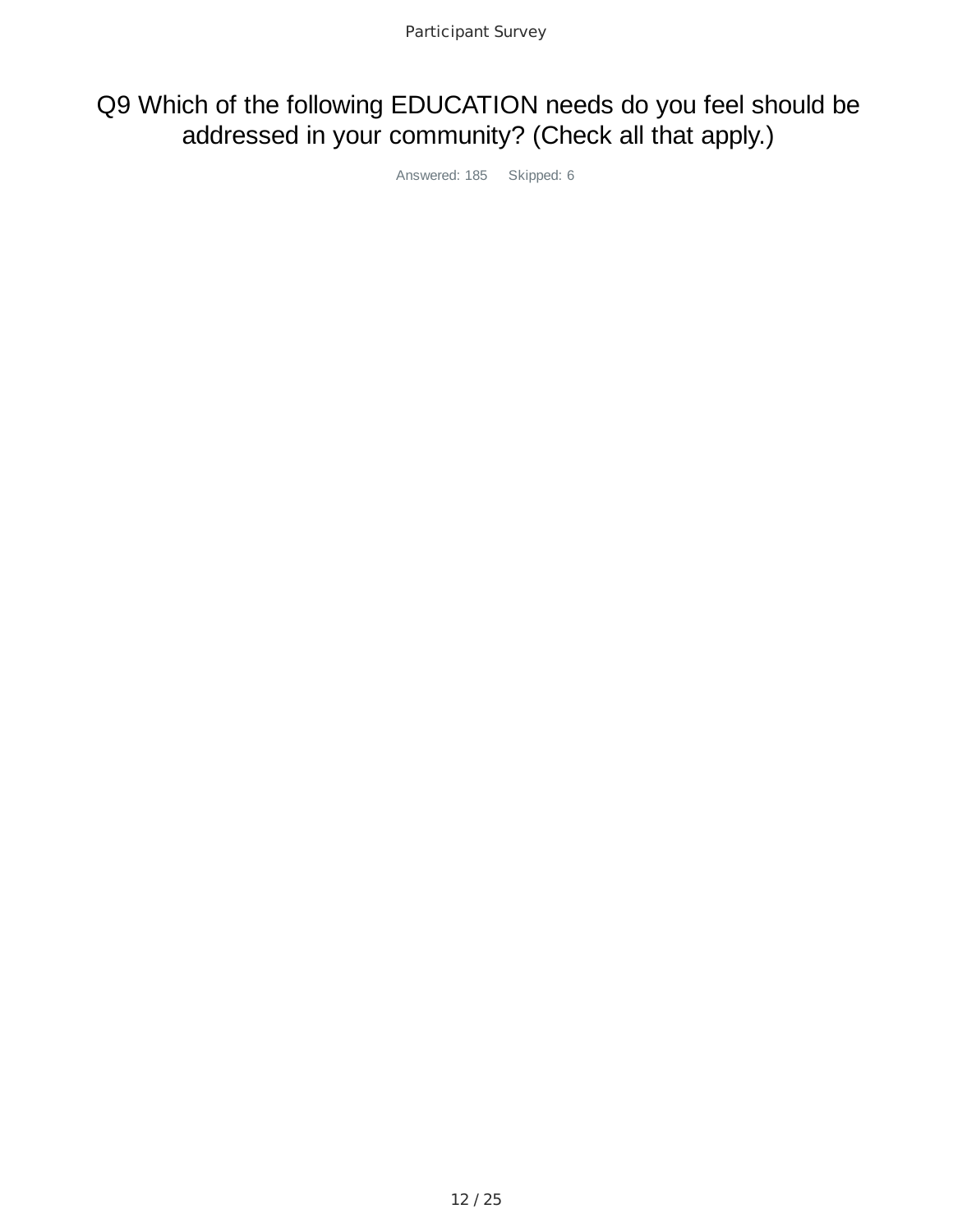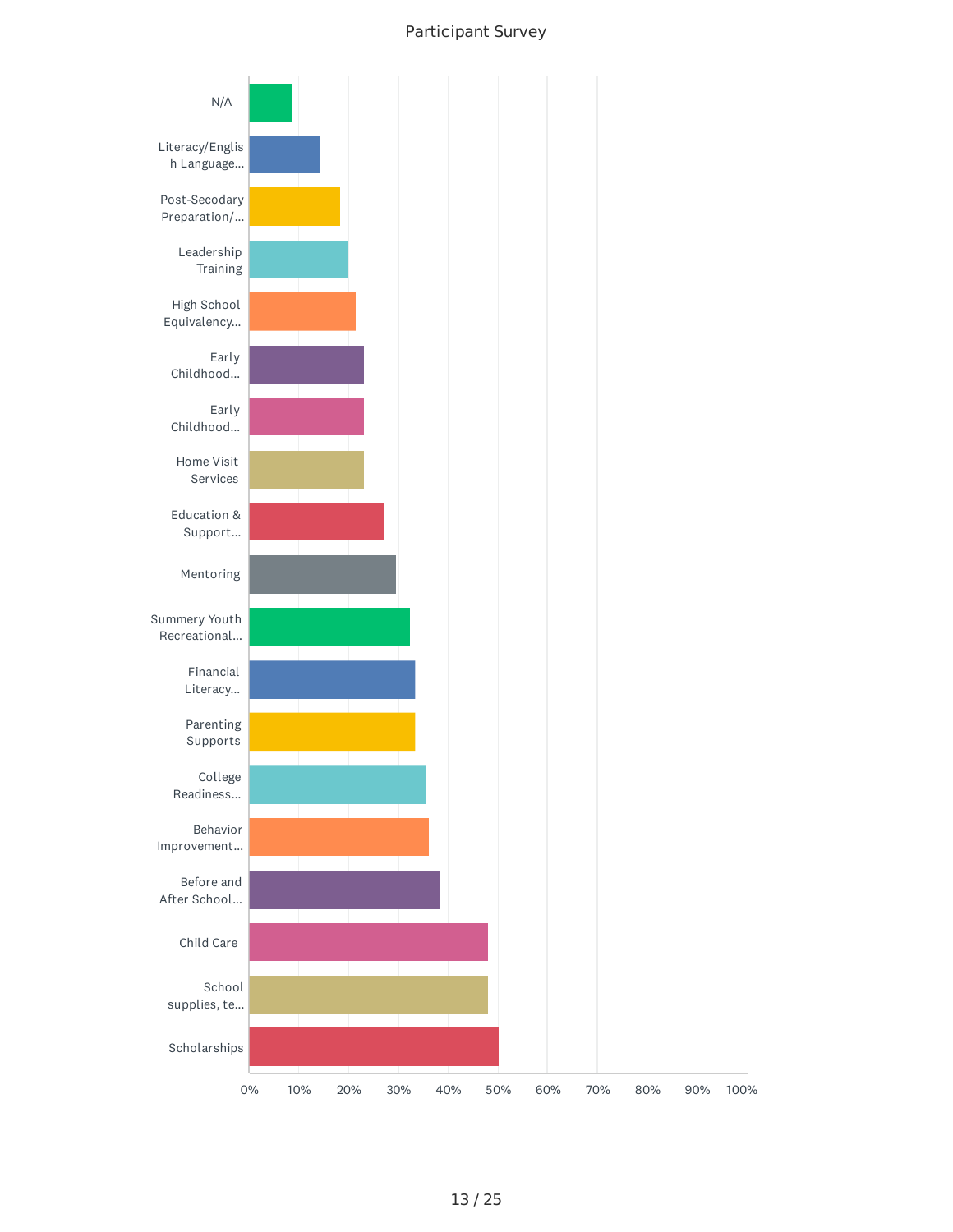| <b>ANSWER CHOICES</b>                                                    | <b>RESPONSES</b> |    |
|--------------------------------------------------------------------------|------------------|----|
| N/A                                                                      | 8.65%            | 16 |
| Literacy/English Language Educational Classes                            | 14.59%           | 27 |
| Post-Secodary Preparation/Support                                        | 18.38%           | 34 |
| Leadership Training                                                      | 20.00%           | 37 |
| <b>High School Equivalency Classes</b>                                   | 21.62%           | 40 |
| Early Childhood Education for birth-3-year old                           | 23.24%           | 43 |
| Early Childhood Education for 3-5-year-olds                              | 23.24%           | 43 |
| <b>Home Visit Services</b>                                               | 23.24%           | 43 |
| Education & Support Services for K-12 Children                           | 27.03%           | 50 |
| Mentoring                                                                | 29.73%           | 55 |
| Summery Youth Recreational and Education Activities                      | 32.43%           | 60 |
| Financial Literacy Education                                             | 33.51%           | 62 |
| <b>Parenting Supports</b>                                                | 33.51%           | 62 |
| College Readiness Preparation and Support/College application assistance | 35.68%           | 66 |
| <b>Behavior Improvement Programs</b>                                     | 36.22%           | 67 |
| Before and After School Activities                                       | 38.38%           | 71 |
| Child Care                                                               | 48.11%           | 89 |
| School supplies, text books, computer assistance and financial resources | 48.11%           | 89 |
| Scholarships                                                             | 50.27%           | 93 |
| Total Respondents: 185                                                   |                  |    |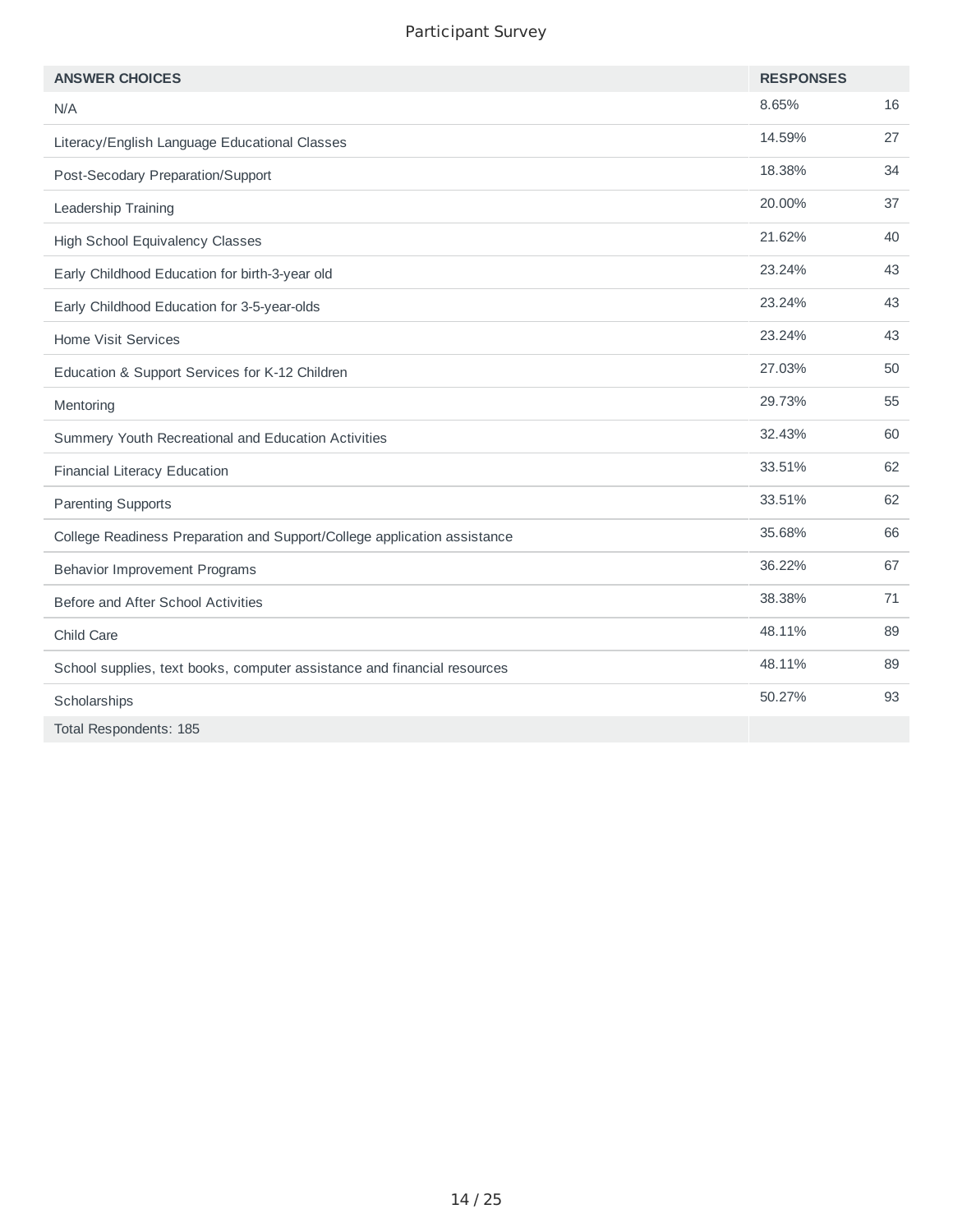# Q10 Which of the following FINANCIAL needs to you feel should be addressed in your community? (Check all that apply)

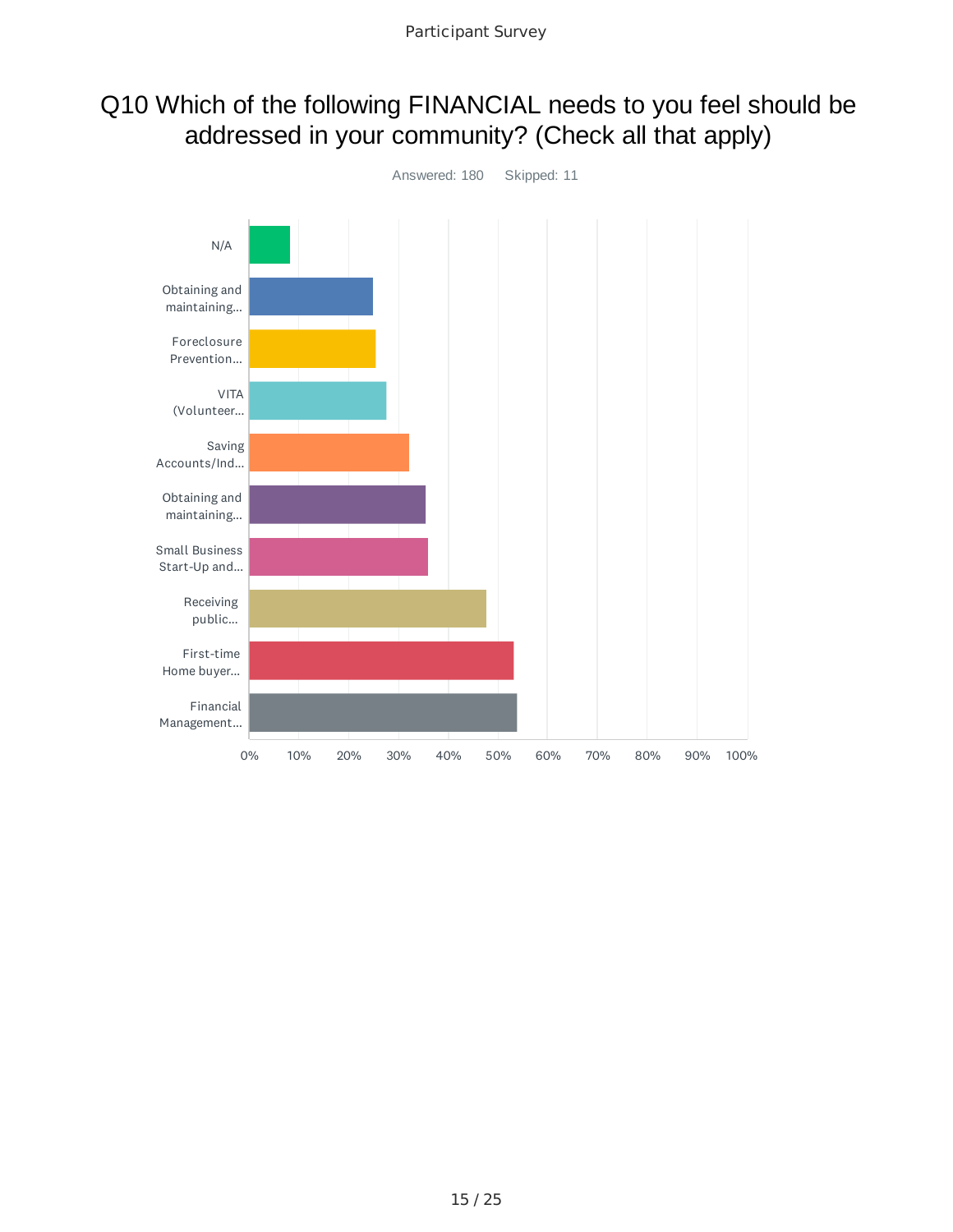| <b>ANSWER CHOICES</b>                                                                                     | <b>RESPONSES</b> |    |
|-----------------------------------------------------------------------------------------------------------|------------------|----|
| N/A                                                                                                       | 8.33%            | 15 |
| Obtaining and maintaining Child Support Payments                                                          | 25,00%           | 45 |
| Foreclosure Prevention Counseling                                                                         | 25.56%           | 46 |
| VITA (Volunteer Income Tax Assistance), EITC (Earned Income Tax Credit) or Other Tax Preparation Programs | 27.78%           | 50 |
| Saving Accounts/Individual Development Account/Other Asset Building Accounts                              | 32.22%           | 58 |
| Obtaining and maintaining Health Insurance                                                                | 35.56%           | 64 |
| Small Business Start-Up and Development Counseling and/or financial assistance                            | 36.11%           | 65 |
| Receiving public assistance benefits (Social Security/SSI, Veterans, TANF/SNAP Payments)                  | 47.78%           | 86 |
| First-time Home buyer Counseling                                                                          | 53.33%           | 96 |
| Financial Management Programs (Budgeting/Credit Management/Credit Repair and Counseling)                  | 53.89%           | 97 |

Total Respondents: 180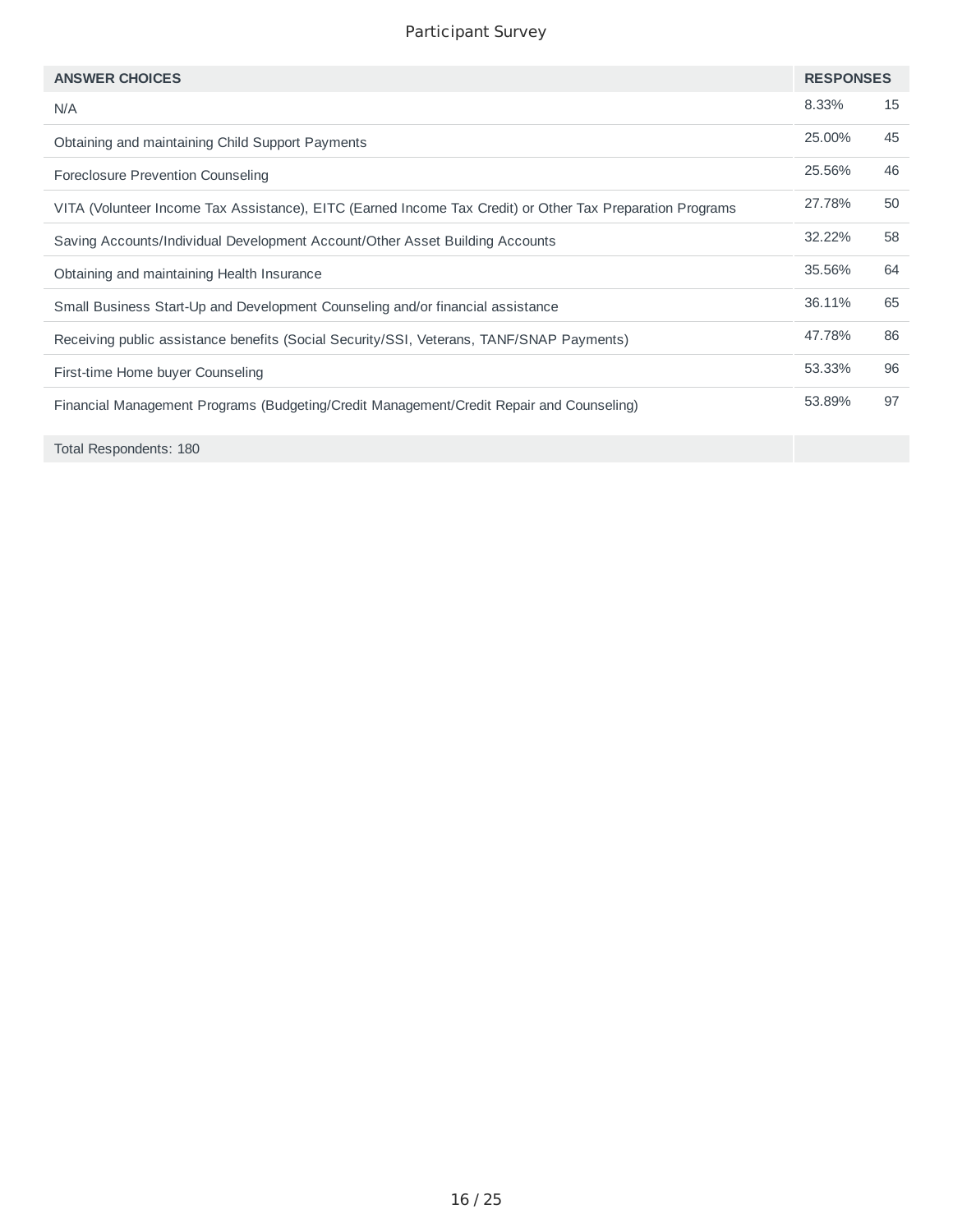# Q11 Which of the following HOUSING needs do you feel should be addressed in your community? (Check all that apply)?

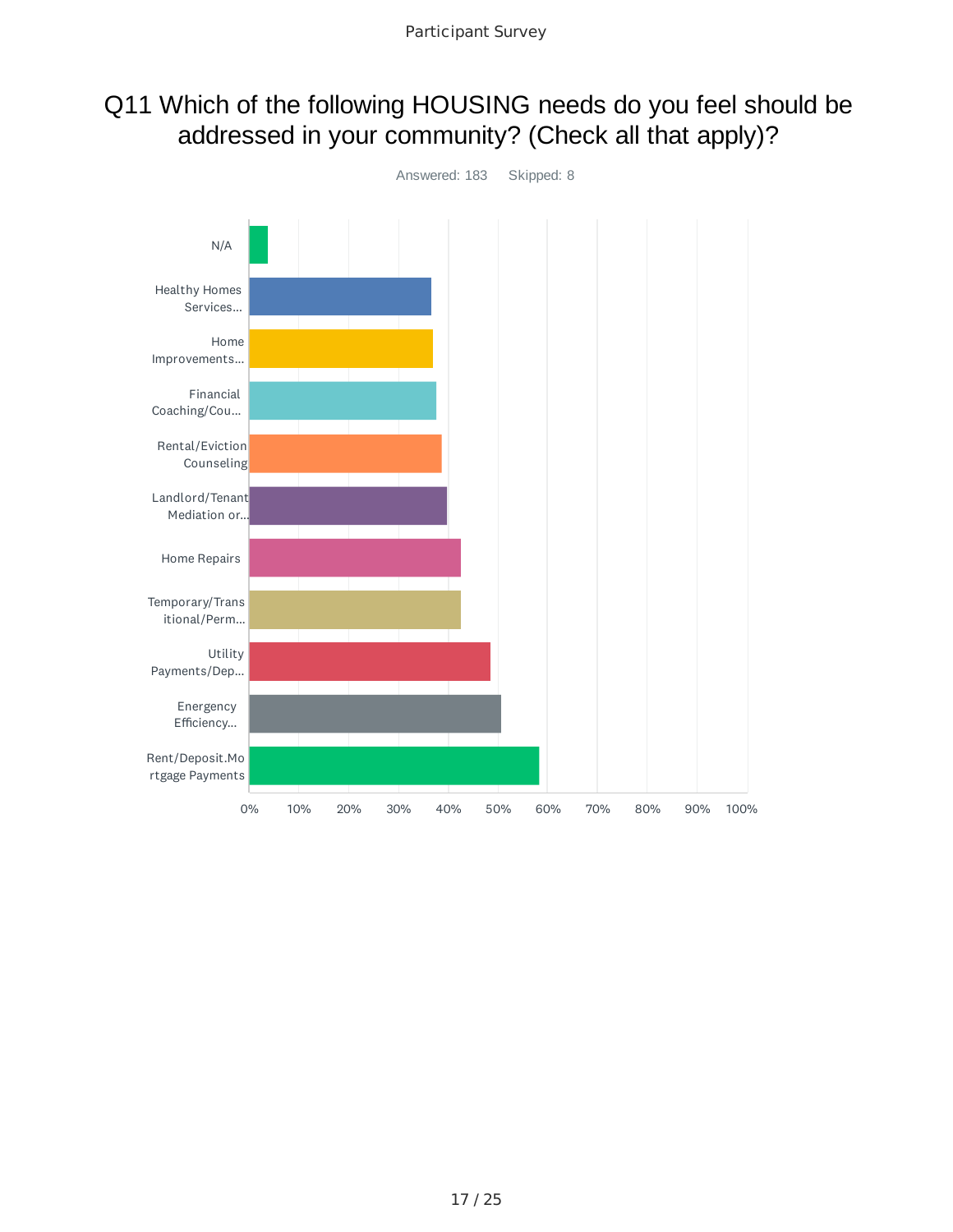| <b>ANSWER CHOICES</b>                                                                               | <b>RESPONSES</b> |                |
|-----------------------------------------------------------------------------------------------------|------------------|----------------|
| N/A                                                                                                 | 3.83%            | $\overline{7}$ |
| Healthy Homes Services (elimination of lead, radon, carbon dioxide, fire hazard, electrical issues) | 36.61%           | 67             |
| Home Improvements to remain Independent (handicap accessible modifications)                         | 37.16%           | 68             |
| Financial Coaching/Counseling                                                                       | 37.70%           | 69             |
| Rental/Eviction Counseling                                                                          | 38.80%           | 71             |
| Landlord/Tenant Mediation or Rights Education                                                       | 39.89%           | 73             |
| Home Repairs                                                                                        | 42.62%           | 78             |
| Temporary/Transitional/Permanent ousing                                                             | 42.62%           | 78             |
| Utility Payments/Deposit                                                                            | 48.63%           | 89             |
| Energency Efficiency Improvements (insulation, furnance repair, air sealing)                        | 50.82%           | 93             |
| Rent/Deposit.Mortgage Payments                                                                      | 58.47%           | 107            |
| Total Respondents: 183                                                                              |                  |                |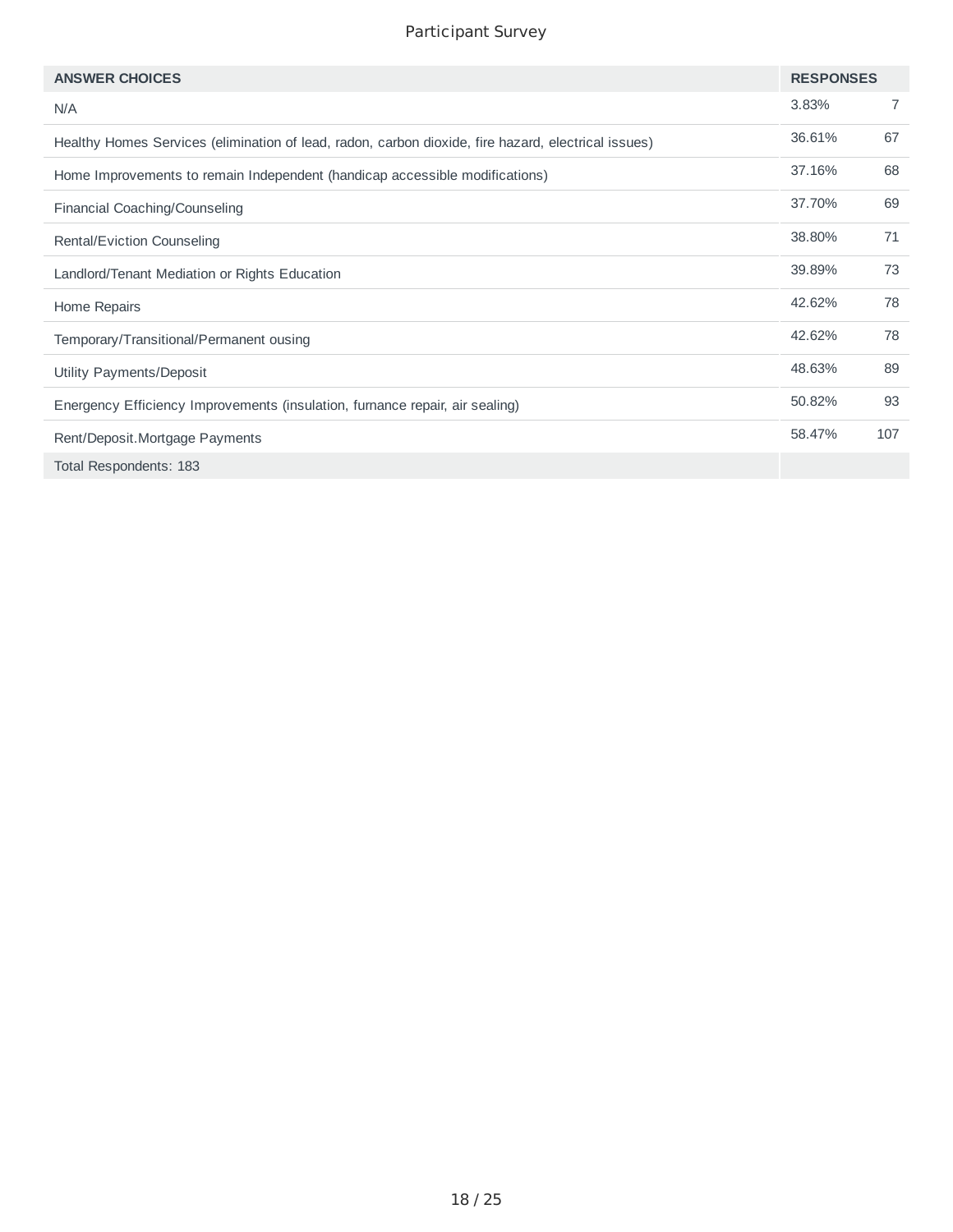# Q12 Which of the following HEALTH needs do you feel should be addressed in your community? (Check all that apply)



19 / 25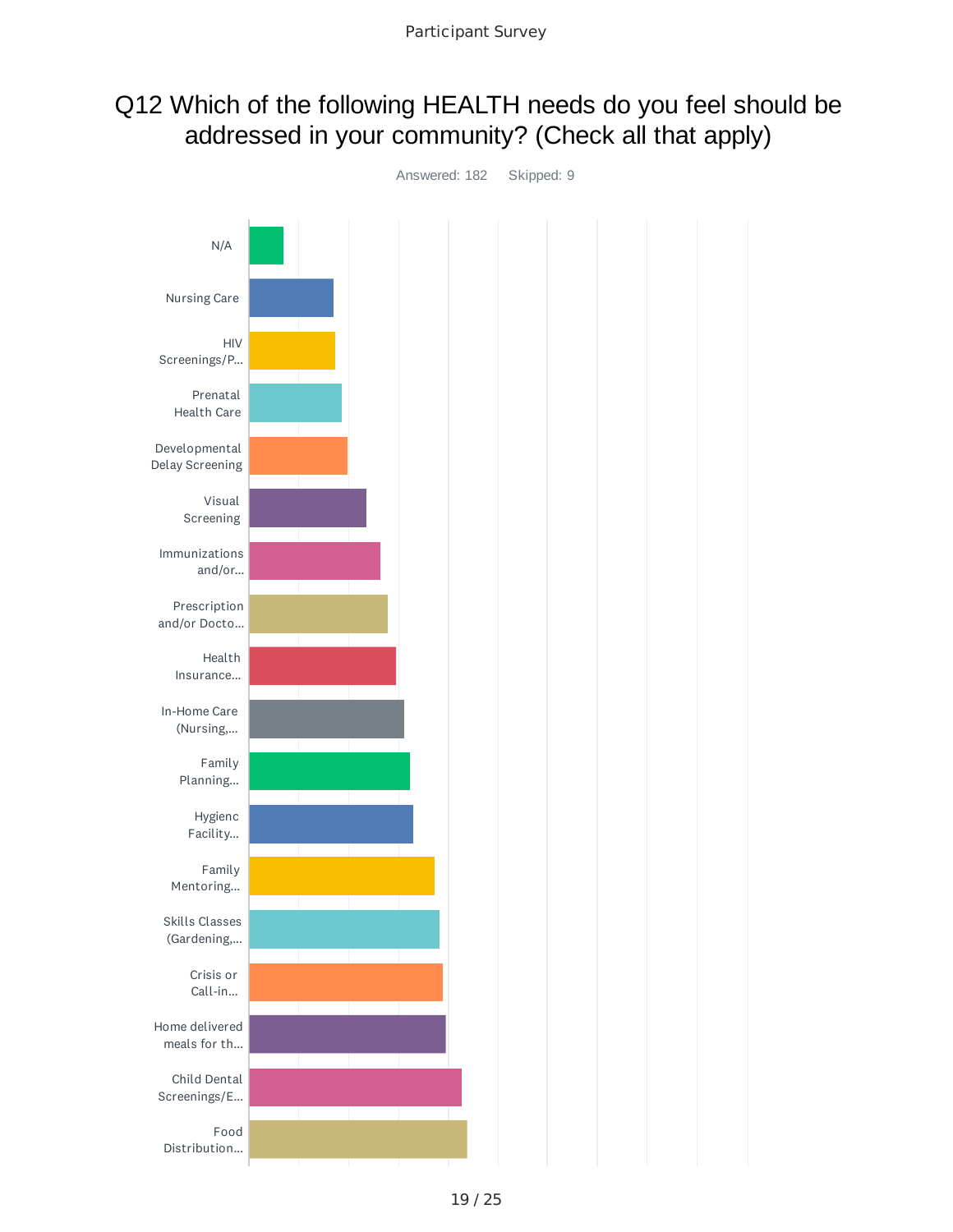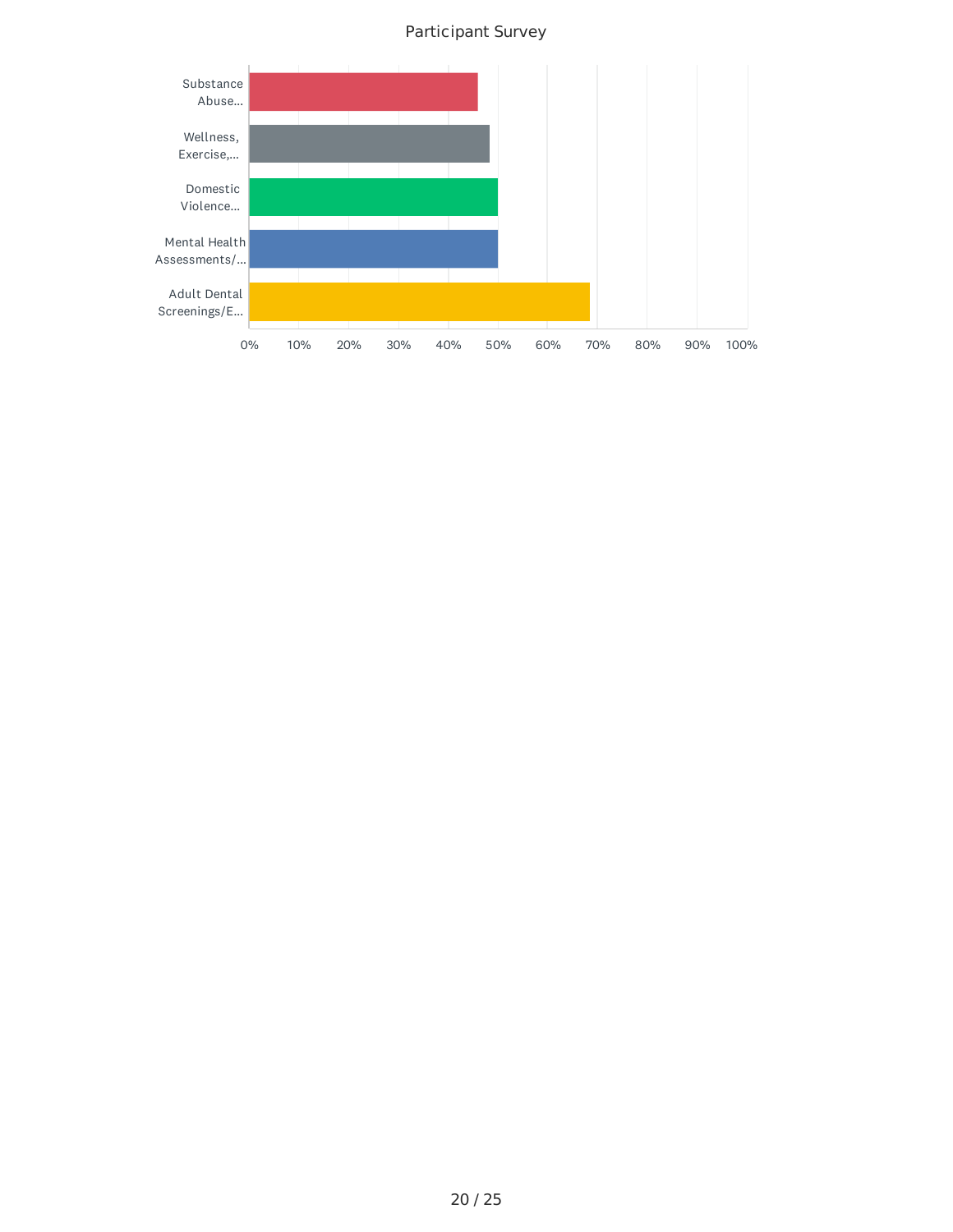| <b>ANSWER CHOICES</b>                                                       | <b>RESPONSES</b> |     |
|-----------------------------------------------------------------------------|------------------|-----|
| N/A                                                                         | 7.14%            | 13  |
| Nursing Care                                                                | 17.03%           | 31  |
| <b>HIV Screenings/Prevention Counseling</b>                                 | 17.58%           | 32  |
| <b>Prenatal Health Care</b>                                                 | 18.68%           | 34  |
| Developmental Delay Screening                                               | 19.78%           | 36  |
| Visual Screening                                                            | 23.63%           | 43  |
| Immunizations and/or Physicals                                              | 26.37%           | 48  |
| Prescription and/or Doctor Visit Payments                                   | 28.02%           | 51  |
| Health Insurance Option COunseling                                          | 29.67%           | 54  |
| In-Home Care (Nursing, Chores, Personal Care)                               | 31.32%           | 57  |
| Family Planning Classes.Contraceptives                                      | 32.42%           | 59  |
| Hygienc Facility Utilization (showers, toilets, sinks)                      | 32.97%           | 60  |
| Family Mentoring and or Parenting Sessions                                  | 37.36%           | 68  |
| Skills Classes (Gardening, cooking, nutrition)                              | 38.46%           | 70  |
| Crisis or Call-in Response Services                                         | 39.01%           | 71  |
| Home delivered meals for the elderly and disables                           | 39.56%           | 72  |
| Child Dental Screenings/Exams/Services                                      | 42.86%           | 78  |
| Food Distribution (food bodes, grocery vouchers)                            | 43.96%           | 80  |
| Substance Abuse Screenings/Counseling and/or Detoxification Services        | 46.15%           | 84  |
| Wellness, Exercise, Fitness Class (stress reduction, medication management) | 48.35%           | 88  |
| Domestic Violence Programs/Support                                          | 50.00%           | 91  |
| Mental Health Assessments/Counseling/Support Group                          | 50.00%           | 91  |
| <b>Adult Dental Screenings/Exams. Services</b>                              | 68.68%           | 125 |
| Total Respondents: 182                                                      |                  |     |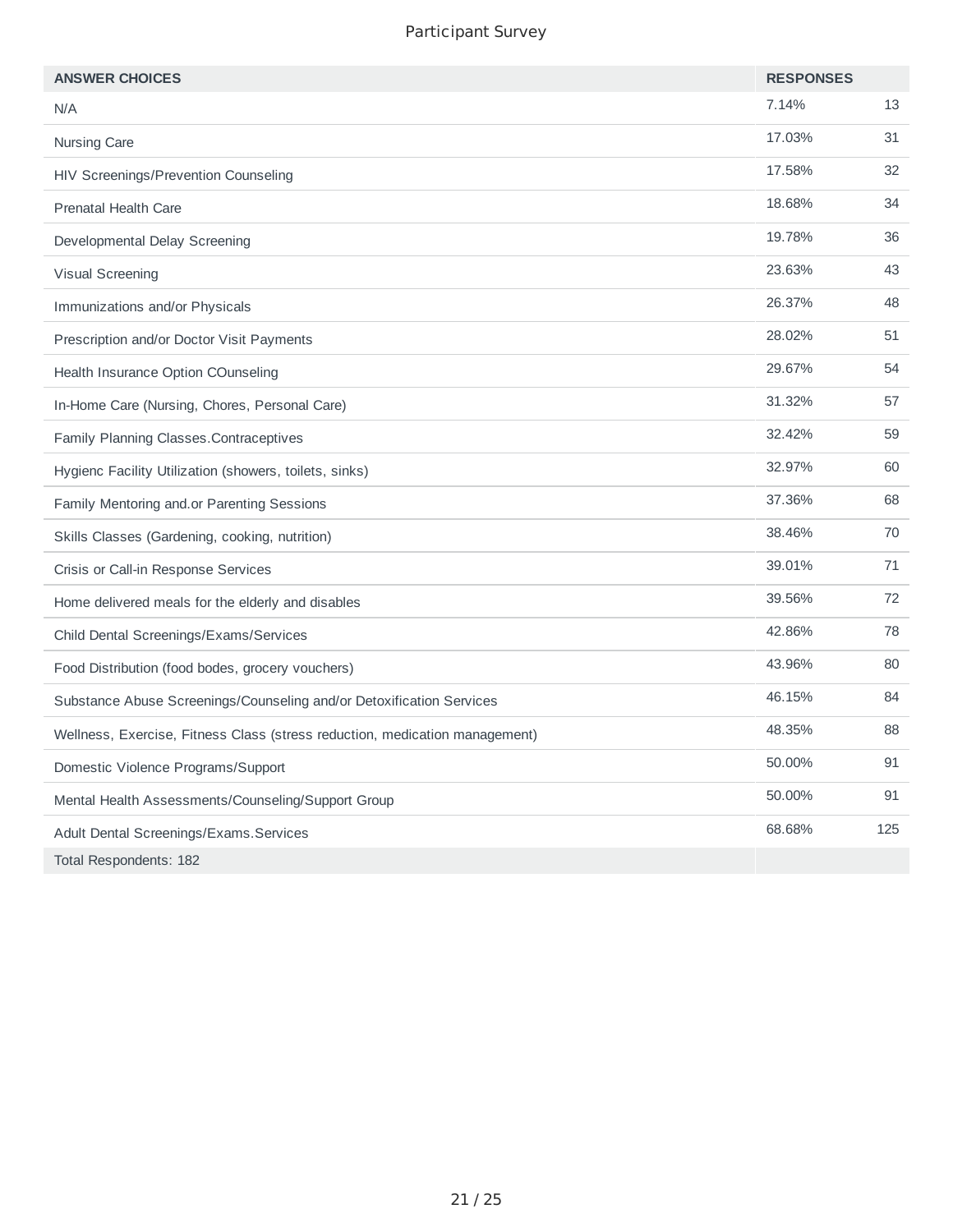# Q13 Which of the following Community Involvement needs do you feel should be addressed in your community? (Check all that apply)



| <b>ANSWER CHOICES</b>             | <b>RESPONSES</b> |    |
|-----------------------------------|------------------|----|
| N/A                               | 20.96%           | 35 |
| <b>Voter Education and Access</b> | 36.53%           | 61 |
| <b>Getting Ahead Clases</b>       | 37.72%           | 63 |
| Citizenship Classes               | 38.92%           | 65 |
| <b>Volunteer Training</b>         | 44.91%           | 75 |
| Leadership Training               | 50.90%           | 85 |
| Total Respondents: 167            |                  |    |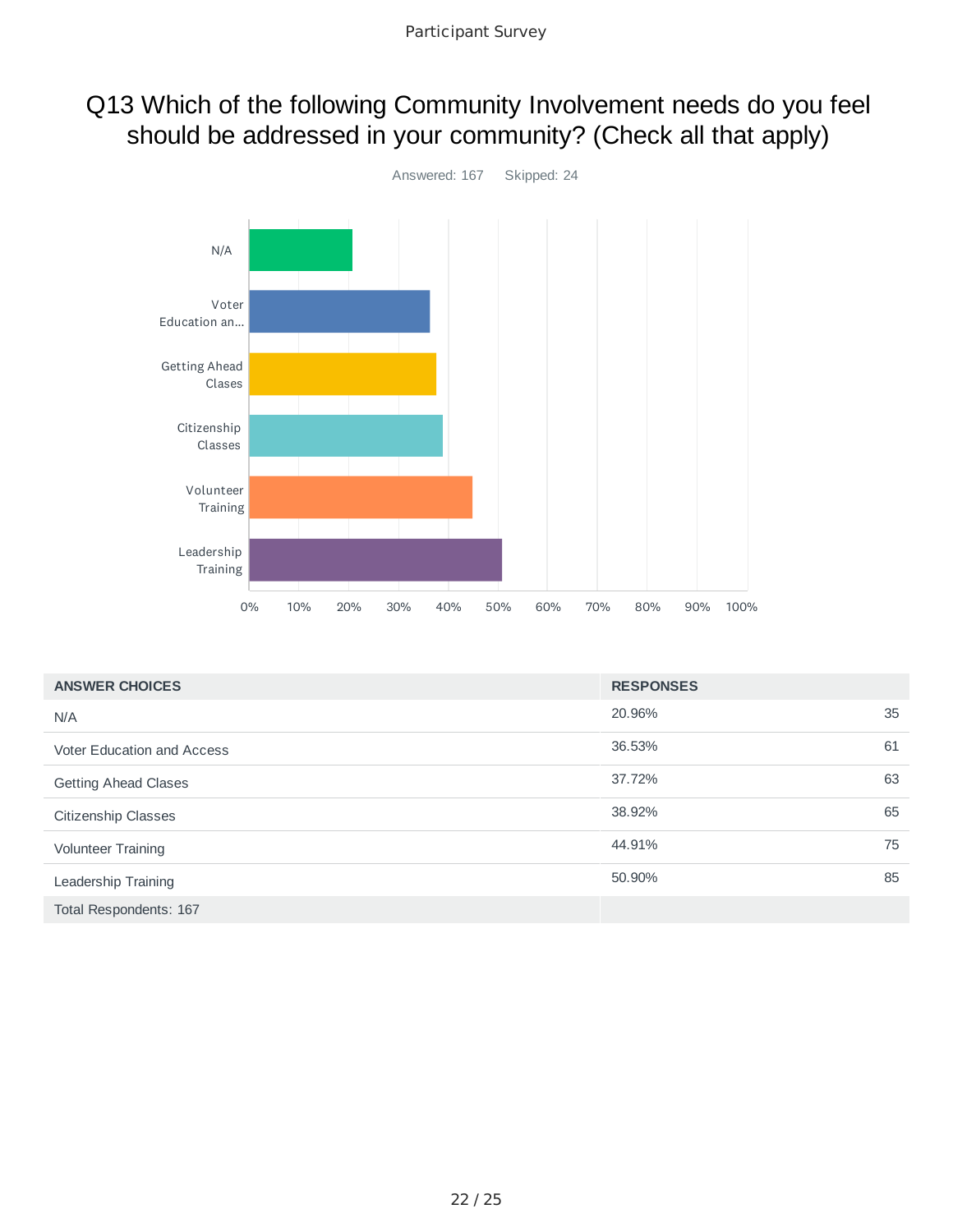# Q14 Which of the following Transportation needs do you feel should be addressed in your community? (Check all that apply).



| <b>ANSWER CHOICES</b>       | <b>RESPONSES</b> |     |
|-----------------------------|------------------|-----|
| N/A                         | 14.61%           | 26  |
| <b>Higher Education</b>     | 30.34%           | 54  |
| Government Offices          | 35.96%           | 64  |
| Shopping                    | 38.76%           | 69  |
| <b>Senior Centers</b>       | 41.01%           | 73  |
| School (K-12)               | 42.13%           | 75  |
| Work                        | 54.49%           | 97  |
| <b>Medical Appointments</b> | 64.04%           | 114 |
| Total Respondents: 178      |                  |     |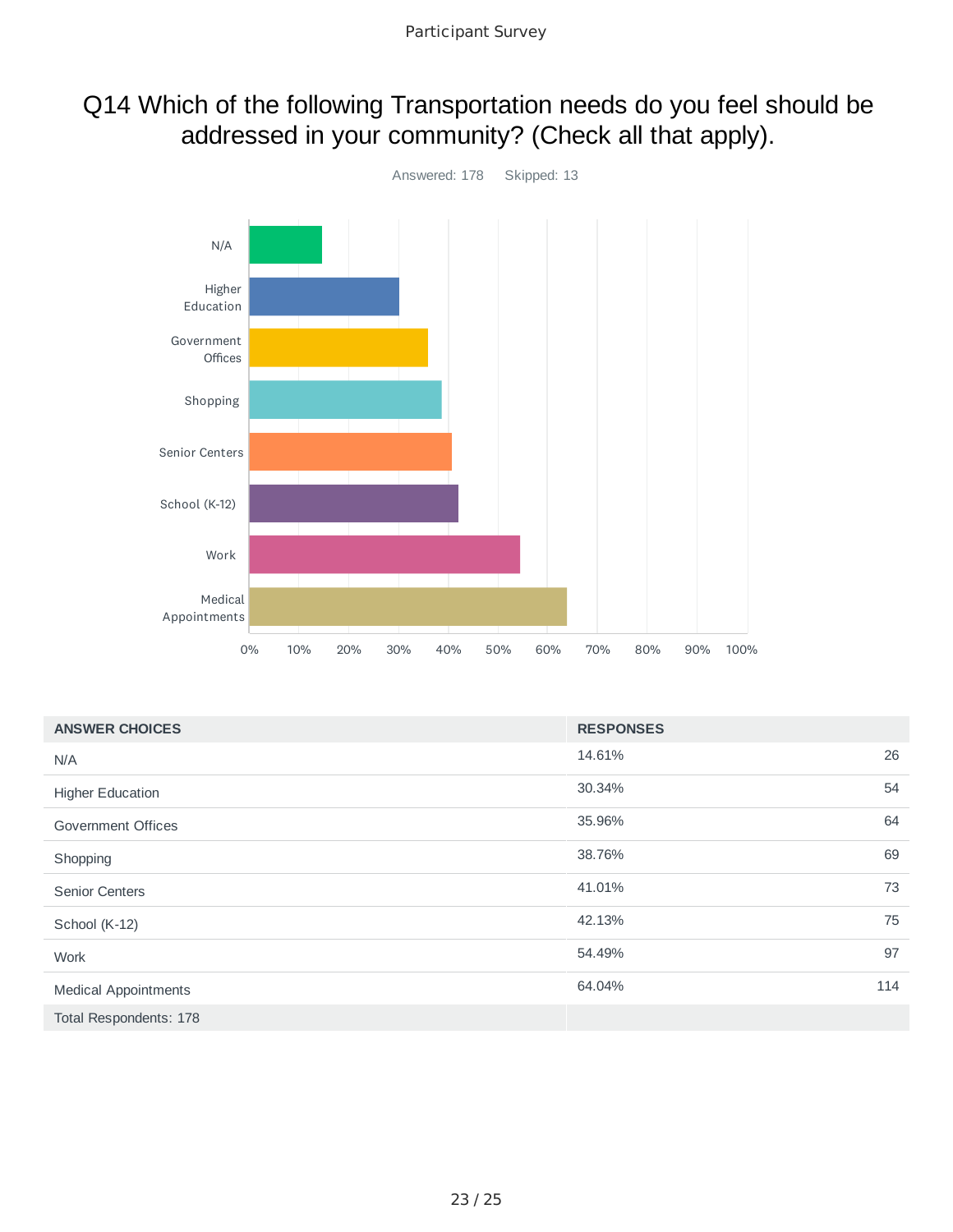# Q15 Which of the following OTHER needs do you feel should be addressed in your community? (Check all that apply)